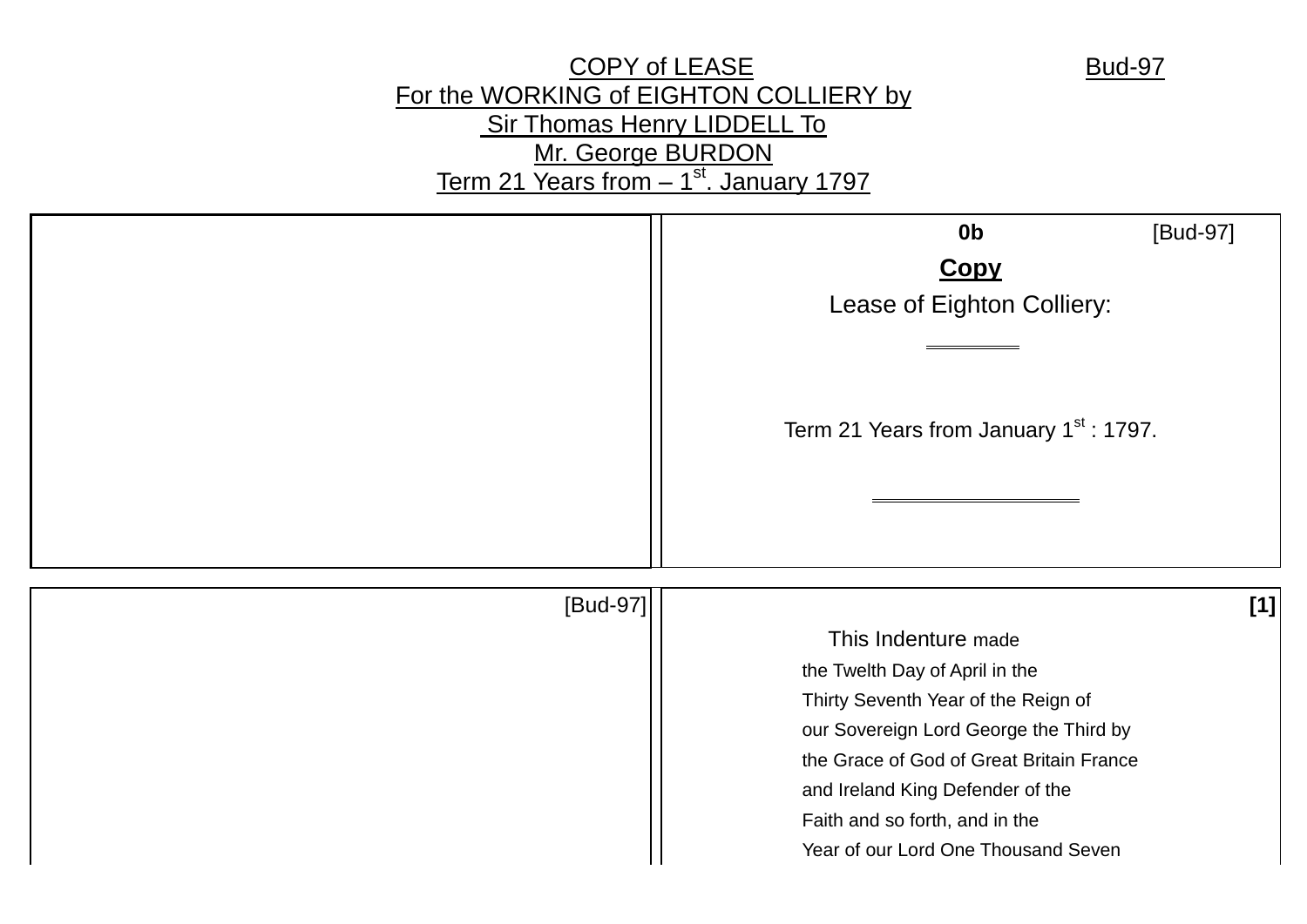Hundred, and Ninety seven Between Sir Thomas Henry Liddell of Ravensworth Castle in the County of Durham Baronet of the one part and George Burdon of Newcastle upon Tyne Esquire of the

# **[2]** [Bud-97] **[3]**

and in consideration of the Yearly and istrators and Assigns All those his after contained on the part, and behalf the name of Eighton Colliery alias of the said George Burdon his **Team Colliery Iving and re-**Executors Administrators and Assigns maining within, and under and maining within, and under and to be paid done and performed And and and which at any time or times for divers other good Causes, and during the Term of years hereinafter Considerations thereunto moving example and the set of the state of the state of the considerations thereunto moving Liddell Hath demised granted example and the set of all states and out of all ed, or gotten forth, and out of all and to Farm letten and by these and  $\vert$  and every or any of the Fields presents Doth demise grant **Lands**, and Grounds of him the and to Farm Let unto the said  $\vert\vert$  said Sir Thomas Henry Liddel

other part Witnesseth that for George Burdon his Executors Adminother Rents, and Sums of Money **Collieries**, and Coal-mines Pits Seam & herein after reserved, and of the Co- Seams of Coal as well opened as not venants, and Agreements herein **opened commonly called or known by** opened commonly called or known by He the said Sir Thomas Henry strategy and the said Sir Thomas Henry sought, digged won, wrought, obtain-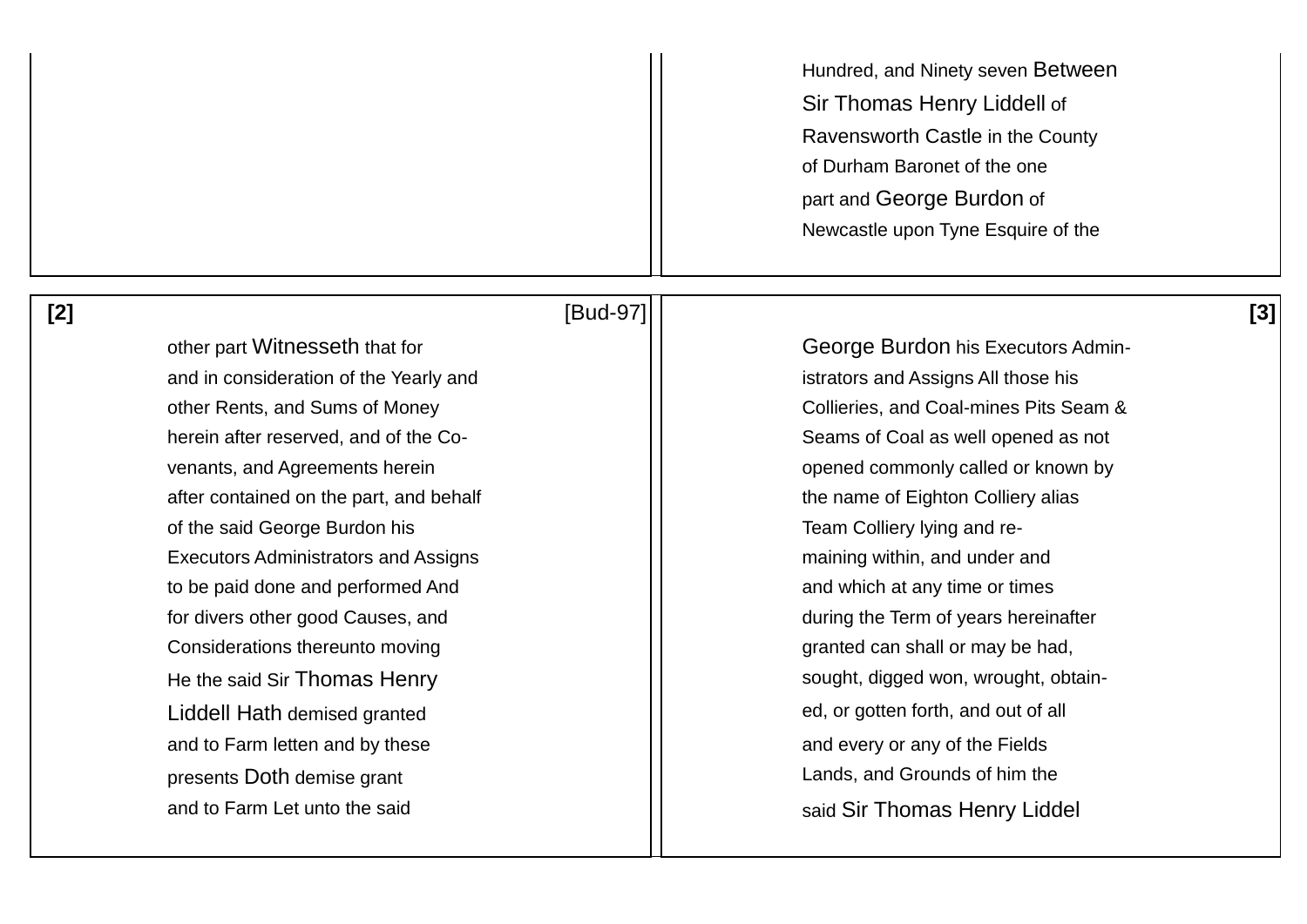**[4]** [Bud-97] **[5]** 

situated on the East side of the Air or Styth with sufficient Ground-River team, in the Manor of **room**  $\vert \vert$  room Heap-room and Pit-room for Ravensworth, in the said County **the laying, and placing of all such** the laying, and placing of all such of Durham. Together with Coals, Stones, Gravel. Earth, Metal, full and free Liberty to dig Theorem Assembly 1. The Rubbish and other Refuse as shall sink rid win work, and make from time to time proceed, be had, Pit and Pits Trench, and Trenches and Trenches and the gotten, or come forth and out of the Grove, and Groves Staple and Staples said Collieries, and Coal-mines or in and to drive Drift & Drifts and the winning or working thereof to make Watergates and Watercourses And And also all those waggen and to make do and Perform and to make do and Perform ways Bye-ways and Side-ways now all and singular other things laid from the said Collieries, and needful or necessary to be made or done The Coal-mines to the River Team as well for the winning, working,  $\vert$  as well for the winning, working, obtaining, and getting of Coals **obtaining**, and getting of Coals forth and out of the said Collieries **River Team Together also with** River Team Together also with and Coal-mines as for the avoiding  $\vert \vert$   $\vert$  full  $\wedge$  <power> and Authority for the said and carrying off Water, and Foul **George Burdon his Executors** 

 **[6]** [Bud-97] **[7]** 

Administrators, and Assigns & his and convey along the said Waggonand their Agents, Servants and way or ways or any of them All Stones,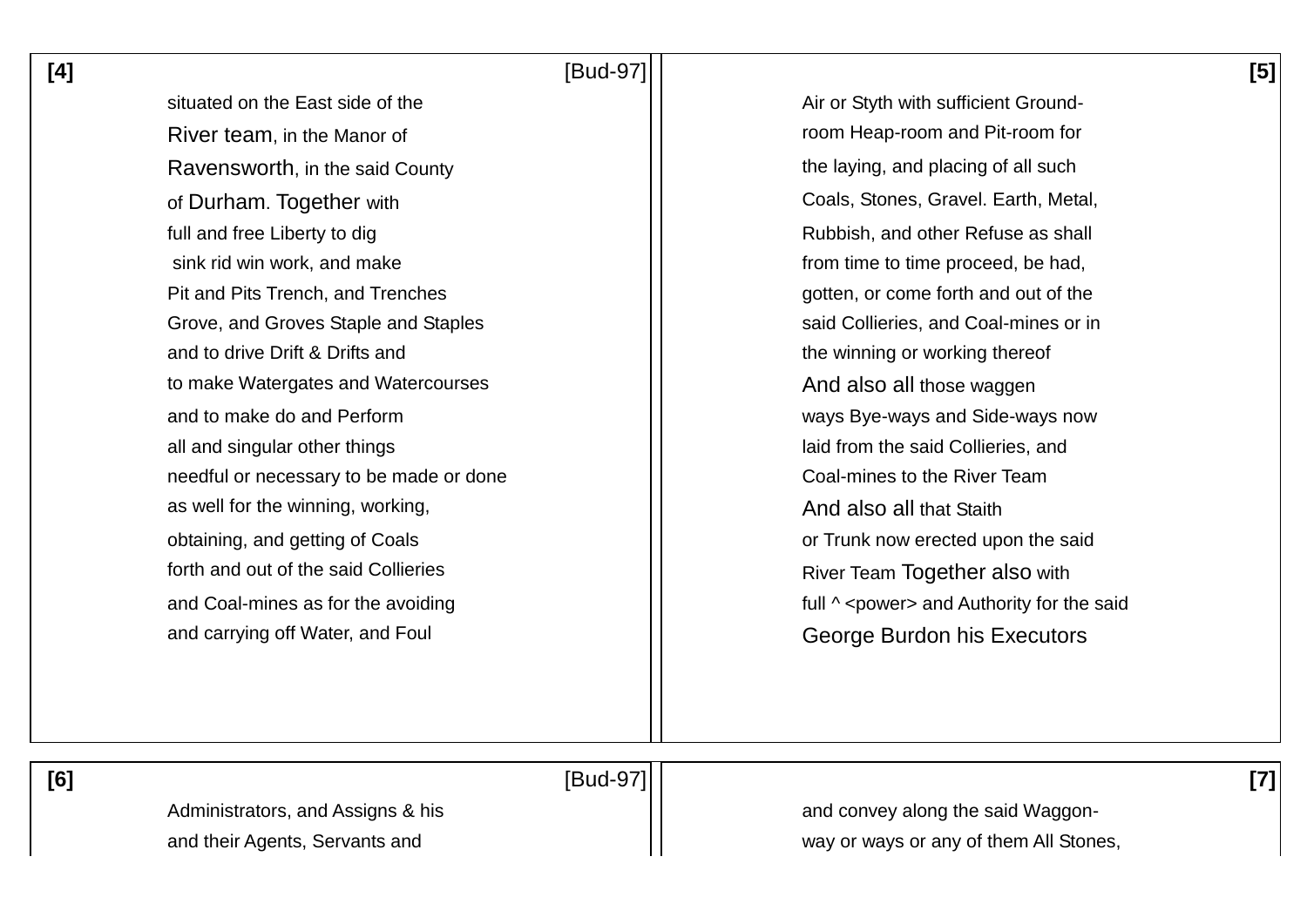Workmen from time to time and  $\vert \vert$  Rubbish materials, and Impleat all times during the continuance and ments whatsoever necessary for the of this present demise to take said Collieries, and Staiths belonglead and carry away with Horses,  $\vert \vert$  ing thereto but not for the use Carts, Wains Waggons, or any other **COLLET COLLET Carts**, Wains Waggons, or any other colliery Together Carriages whatsoever all and every or, also with full and free Liberty any of the Coals to be won, wrought November 1, November 2, 2012 Power, and Authority to and for and any gotten forth, and out of the the the the said George Burdon his Exsaid Collieries and Coal-mines extending the said Collieries and Assigns equations Administrators, and Assigns hereby demised over, and along the **or his or his or their Servants**, and Workmen said Waggon-ways or over and along at any time or times during the conany other Waggon-way or Waggon-ways the same of this demise to enter upto be laid by the said George Burdon **on all, and singular the said Lands** to be laid by the said Cands his Executors or Administrators and Grounds of trhe said Sir Thomas for Land-sale or to or towards the **Henry Liddel**, and to break the Soil Rivers Tyne or Wear. Together also **and Ground thereof**, and to lay and Ground thereof, and to lay and with full and free liberty to lead place thereon One or more Main

### **[8]** [Bud-97] **[9]**

Ways – and Side Ways Branch and **Franch and Franch and Franch and Franch and Franch and Franch and Franch and Franch and Franch and Franch and Franch and Franch and Franch and Franch and Franch and Franch and Franch and Fr** all such Bridges Batteries Mounts National Community Communication Communication Communication Communication C the same as shall be needful or either Way or Ways as often as need re-quisite for the leading, and convey-<br>  $\begin{array}{ccc} \hline \end{array}$  shall require Provided such

Waggon Way or Waggon Ways or Bye and II and other Ways Bridges and Mounts Branches, and to make and erect **repair the said Waggon Way or Waggon** and Cuts in through, over, and, along, and and Branches,  $\sim$  <Bridges> and Mounts or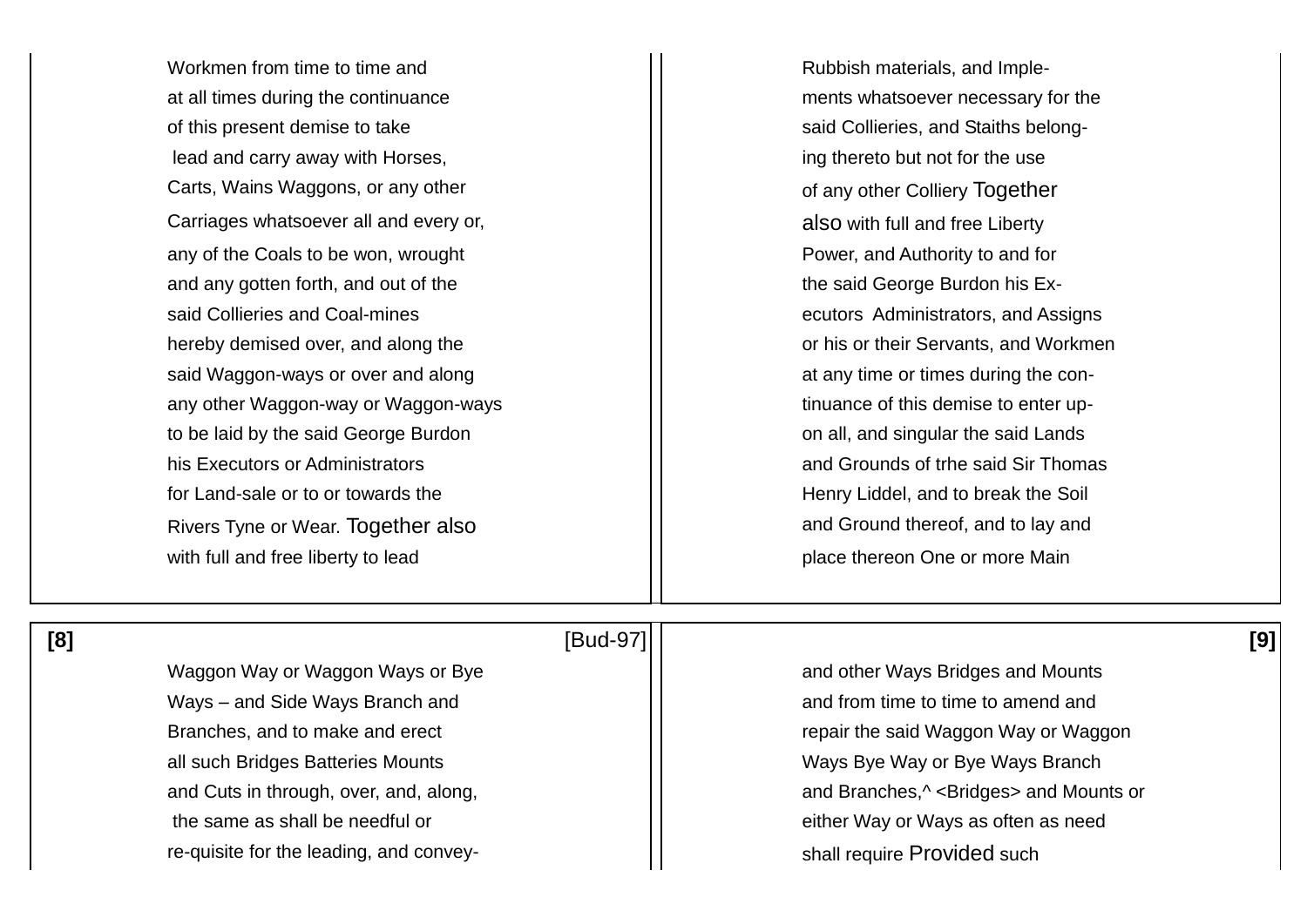Collieries and Coal-mines hereby yards Provided also that not demised to or towards the Rivers more is a more than One Main Waggon Way purpose to fix lay, and place in at one and the same time And also Nails, Sleepers, Timbers, Iron and all mention of the ment and other Workmen belonging or necessary for the erecting, making by the said Sir Thomas Henry Liddel or laying of such Waggon Way and **with any of his Farms situate at** Waggon ways Branch and Branches And also full and And also full and

ing of Coals from all and every or New Yaggon<sup>^</sup> <Way> or Ways do not exceed in any of the Pit or Pits of the said **Breadth including the Gutters Fourteen** Tyne, Team or Wear, and for that and  $\vert \vert$  and one Bye Way or Side Way be laid and upon the said Lands, and Grounds and  $\vert\vert$  all those houses now Occupied by the Pitother materials whatsoever requisite to the said Colliery – and not demised

### **[10]** [Bud-97] **[11]**

free Liberty. Power, and Authority **mature is a set of the Use of the Use** of the Use of the said Lands and Grounds of the said with full power, and Authority to lead Sir Thomas Henry Liddel, and to and carry away from or to lay upon search for and to win Stones for Build- the said Lands and Grounds All places for obtaining Clay and burning rying on of the said Collieries and Bricks being first approved by the Coal-mines with full and free Liberty said Sir Thomas Henry Liddel his **Fig. 2018** 1.1 **Power and, Authority to make place** Heirs or Assigns) or for getting Stones erect and build or cause to be made or Rubbish for any other Purpose placed erected, and built in, and

to enter upon all and every the said Collieries, and Coal-mines Together ings, and to obtain and get these out Materials whatsoever requisite or ne-Clay for turning into Bricks (such example  $\vert$  cessaryto be made use  $\land$  <of> in the car-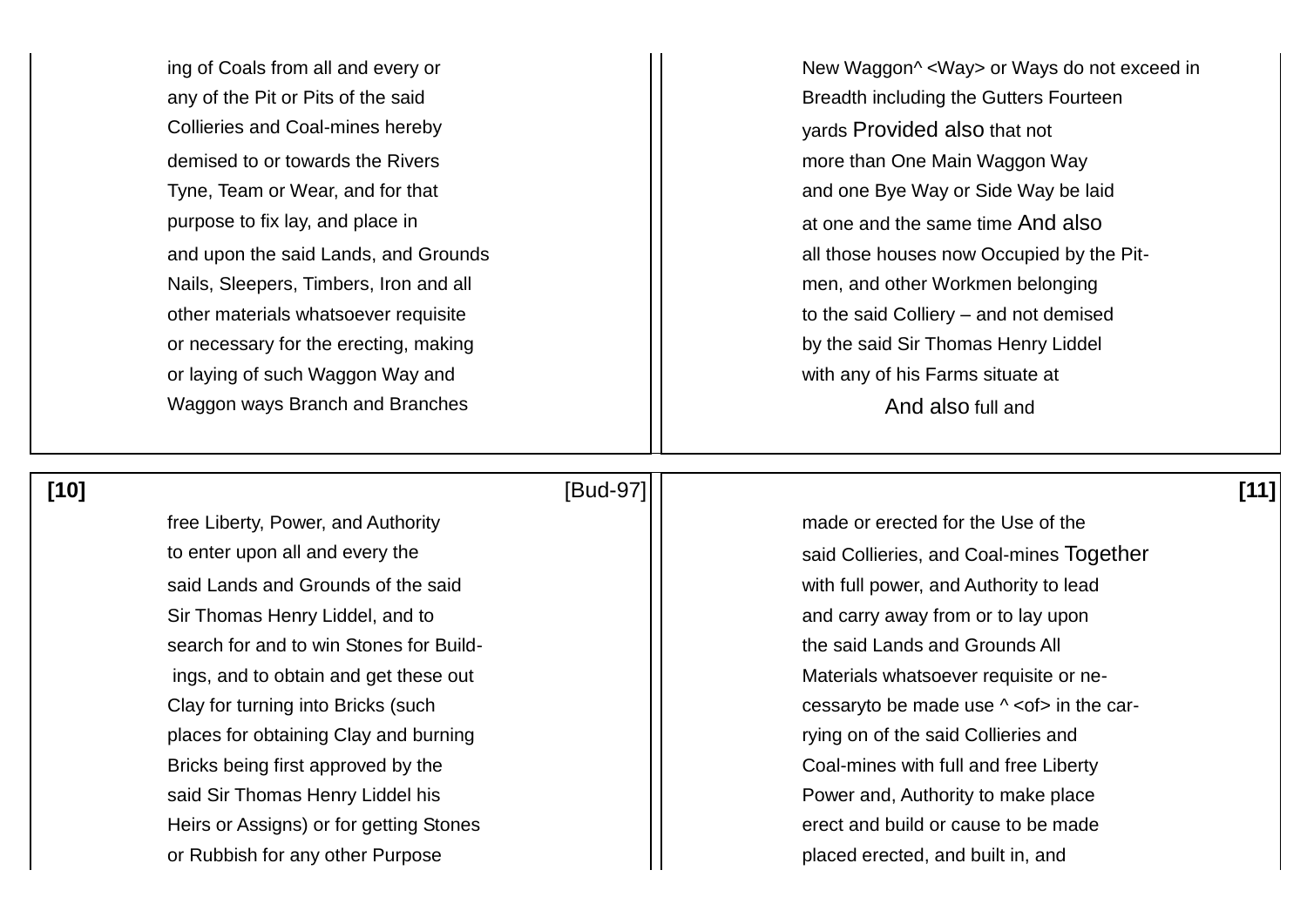that may be needful or necessary for upon the said Lands, and Grounds the use of the said Collieries, and  $\vert \vert$  or, any part thereof All such Houses Coal-mines or for the said Waggon **Hovels Lodges Sheds Stables Mills** way and Waggon Ways Branch and Gins Fire Engines or other Engines Branches and other Way or Ways whatsoever, as shall from time to time Batteries or other erections or Build-<br>  $\begin{array}{ccc} \hline \end{array}$  to be used or employed in or about ings necessary or convenient to be

the Winning, Working, managing, and  $\vert \vert$  and conveying away the same Coal-mines or for the obtaining and **EXCEP** Formulation  $\Box$  Except – and always reserved unto getting of Coals forth or out of the the the the the said Sir Thomas Henry Liddle same and the drawing and convey-<br>  $\begin{array}{ccc} \hline \end{array}$  his Heirs, and Assigns full, and ing Water thereout Provided the free liberty of Way-leave, and are erected be from time to time and other Carriages in over, along set out by the said Sir Thomas and upon the same Waggon Way Henry Liddel his Heirs or Assigns **Example 20** Theory Cor Waggon Ways Bye-way or Bye-And also full, and free liberty and ways or other Coal-ways or any Authority to do all, and every other Act **Part thereof to be laid placed** Matter and Thing whatsoever in and used by the said George Burdon and upon the said Lands, and his Executors Administrators or Grounds needful or requisite to be Assigns in over and along the

 **[12]** [Bud-97] **[13]** 

and for the making, erecting of re-<br>  $\vert \vert$  be needful, and convenient for the Work<sup>^</sup>,men> pairing, any Bridge, or Bridges, Mounts Morrell Mork-horses Work-geer and  $\sim$  or Utensils

carrying on the said Collieries, and from the said> Collieries, and Coal-mines Place or Places where such Houses Place or Places where such Houses Place or Places where such Houses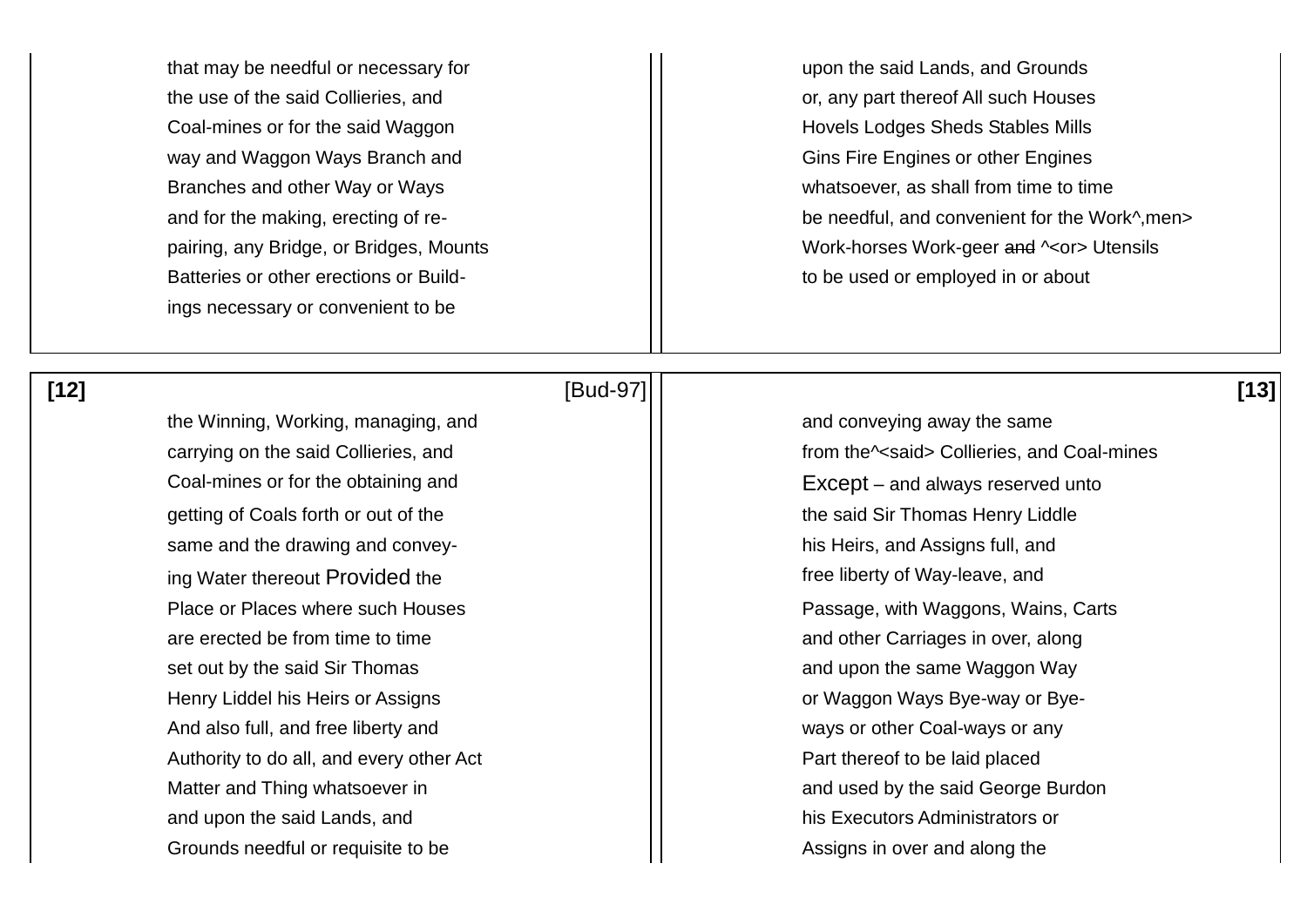done in or about the effectually Lands, and Grounds aforesaid winning working obtaining, and **or or leads** and **or** any part thereof by Virtue of the said Collieries, and Coalmines and the leading carrying

getting of Coals forth, and out and in Pursuance of the Liberties

and Powers hereby granted. Together Shillings [per] Ten [per] Mile for every Ten with full and free Liberty Power and **of Coals which he the said Sir Thomas** Authority for him the said Sir Thomas Henry Liddell his Heirs or Assigns or to Demise, and Grant to any other **over and along the said Waggon Ways** shall not be repugnant or incon-<br>  $\Box$  er or less Quantity than a Ten such sistent with the Powers Liberties Measure as hereinafter mentioned and Privileges herein, and hereby And So also in proportion for a less granted Full and free Liberty of  $\vert \vert$  Distance than a Mile He the said Way-leave and Passage for Waggons Network Contract Number of Sir Thomas Henry Liddel his Wains carts and other Carriages Heirs and Assigns, and his and Loaden or unloaden, in over upon and their Lessee or Lessees giving as along the said Waggon Ways Bye little Hindrance or Disturbance Ways, and intended to be hereby  $\vert \vert$  as may be to the said George Demised He the said Sir Thomas **Burdon his Executors Administrators** Burdon his Executors Administrators Henry Liddell his Heirs or Assigns **Network Contract Contract Contract Contract Contract Contract Contract Contract Contract Contract Contract Contract Contract Contract Contract Contract Contract Contract Contract Contrac** paying to the said George Burdon and reserved unto the said Sir his Executors Administrators **Thomas Henry Liddel his Heirs** Thomas Henry Liddel his Heirs

### **[14]** [Bud-97] **[15]**

Henry Liddell his Heirs and Assigns his or their Lessee or Lessees shall lead Person or Persons so, as the same  $\vert \vert$  and other Ways, and so in^<proportion for> a great-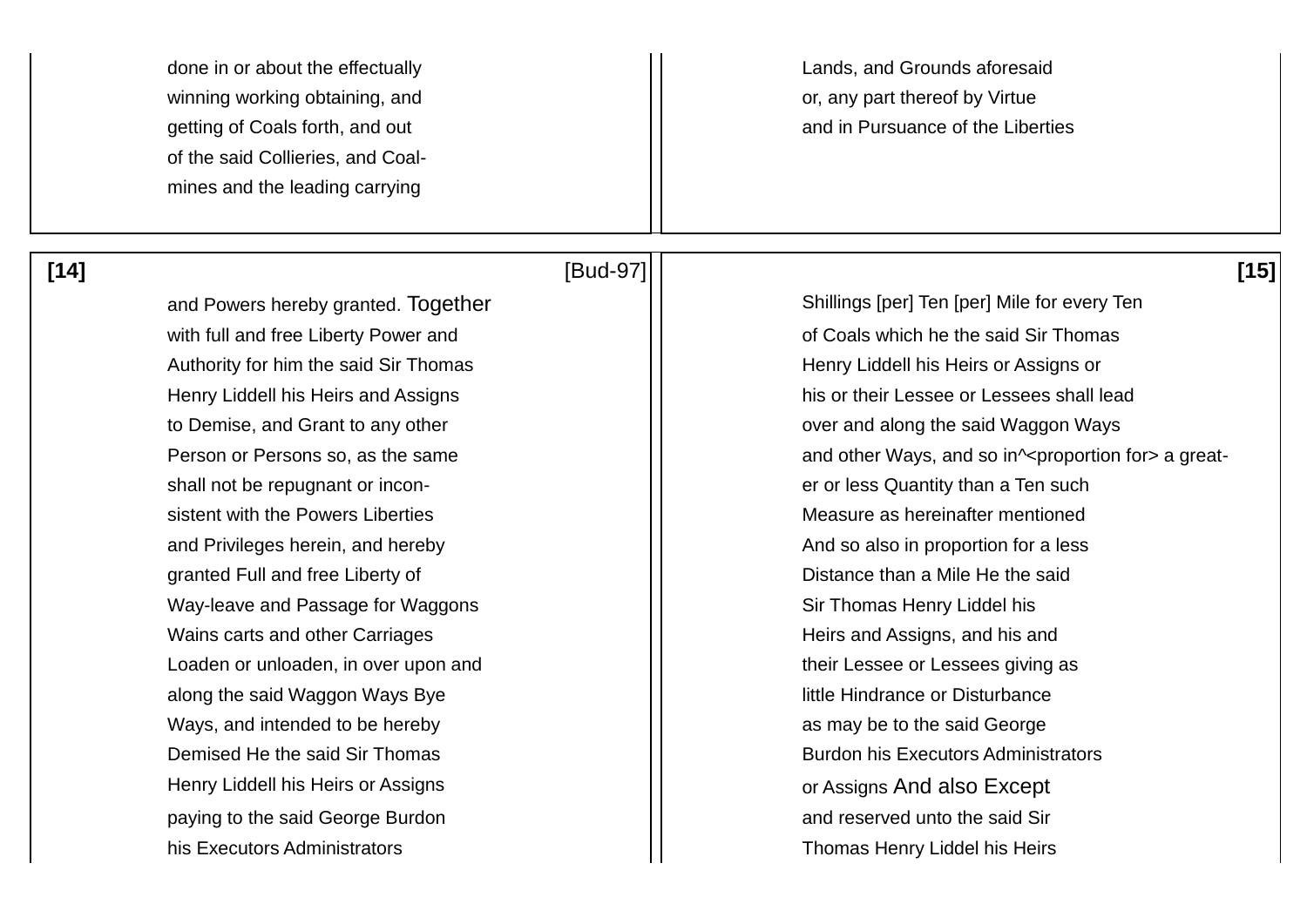## **[16]** [Bud-97] **[17]**

and Grounds under which the said Assigns by Staiths Trunks or other Demised Collieries, xxxxxxxxxxxxxx Erections, To have and tohold Lie Power, and Liberty of Passage  $\vert \vert$  the said Collieries^<Coal-mines> Seam over, and along and across the said and Seams of Coal [They] Staithroom Waggon Ways and other Ways on Waggon Ways Way-leave Fire Engine Foot or on Horse-back, and with Foot or on Horse-back, and with  $\vert \vert$  Houses and all and singular other Workmen Horses Cattle Carts, and The Liberties Privilages, and Premises all other Carriages for the use, and all above herein, and hereby granted Purpose of Husbandry, and other and Demised or mentioned or in-Purposes doing as little Damage **the surface of the solution of the solution** tended so to be, and every part and to such Waggon Ways as may be parcel thereof (Except as before And Also full Power, and Authority excepted) with their and every of for him the said Sir Thomas their appurtenances unto the said Liddell his Heirs and Assigns and George Burdeon his Executors Adhis and their Lessee, and Lesses to **his and their Lessee, and Lesses to his and Assigns from** erect Staiths Trunks, and Spouts the first Day of January now last or, any other necessary and or convening  $\vert \vert$   $\vert$  part for and during and unto Erections upon any part of the the the full End and Term of Twenty said Lands, and Grounds as shall **Container and Cone Years from thence next ensuing** not be there occupied by the said fully to be complete and ended George Burdon his Executors or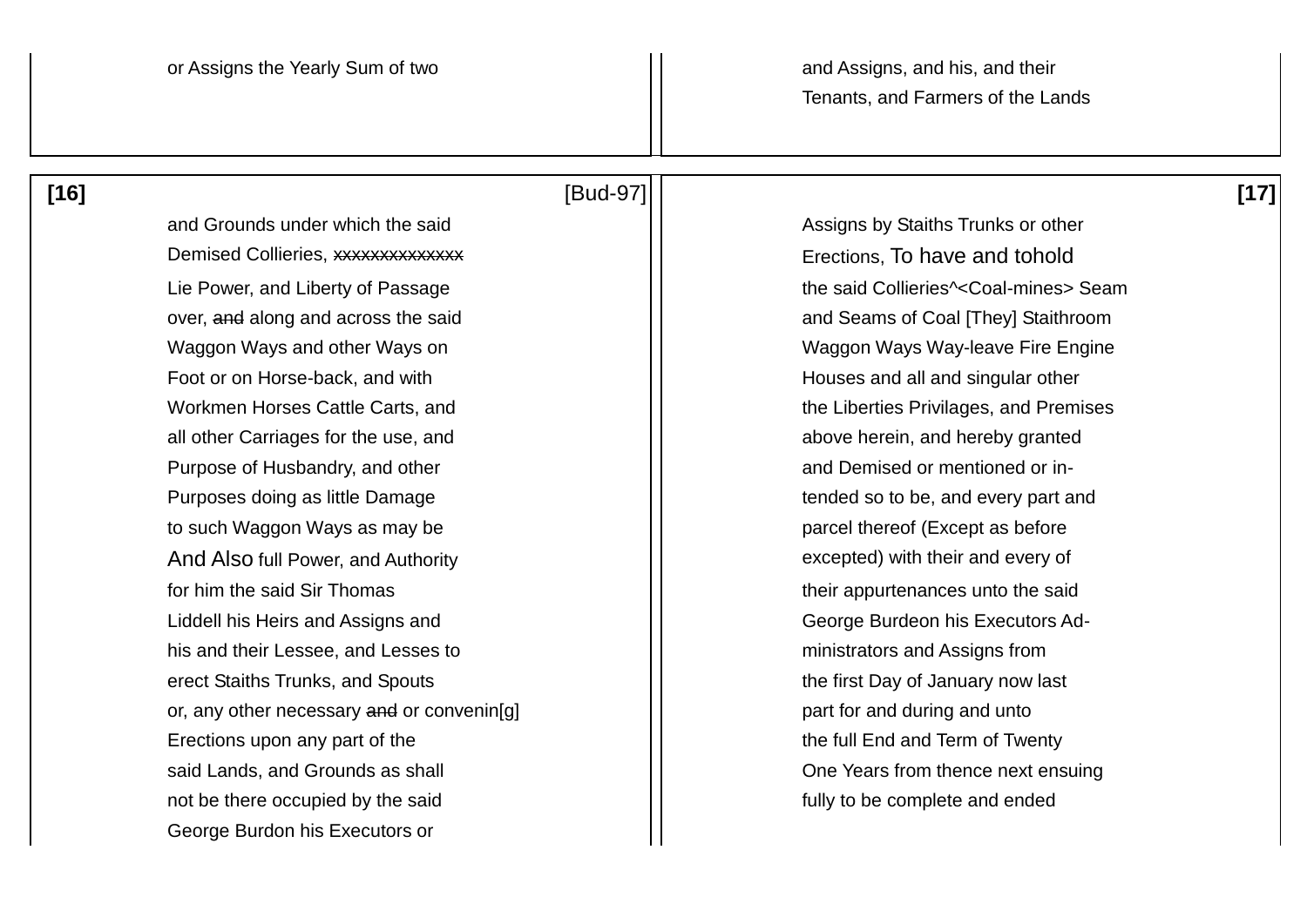| $[18]$ |                                                        | [Bud-97] |                                          | [19] |
|--------|--------------------------------------------------------|----------|------------------------------------------|------|
|        | <b>Yielding and Paying therefor</b>                    |          | <b>Rent for Three Thousand Pounds to</b> |      |
|        | Yearly, and every year during the said                 |          | be paid at two Days or Times in          |      |
|        | Term of Twenty One Years unto the                      |          | the Year (that is to say) the Thirtieth  |      |
|        | said Sir Thomas Liddell his                            |          | Day of June and the First Day            |      |
|        | Heirs and Assigns the clear Rent                       |          | of January in every Year by even and     |      |
|        | or Sum of Three Thousand Pounds                        |          | equal portions (whether the said         |      |
|        | of lawful Money of Great Britain                       |          | Quantity of Coals for which the          |      |
|        | for One Thousand Eight Hundred                         |          | same is reserved be wrought or not       |      |
|        | And Seventy Five Tens of Coals                         |          | wrought) The first payment there-        |      |
|        | to be Yearly wrought forth and                         |          | of to begin and be made on the           |      |
|        | out of the said Collieries and                         |          | Thirtieth Day of June next en-           |      |
|        | Coal mines Reckoning or Accuont-                       |          | suing the Date of these presents.        |      |
|        | ing four Hundred, and Eighteen                         |          | And also yielding and pay-               |      |
|        | Bolls to a Ten each Boll contain-                      |          | ing unto the said Sir Thomas             |      |
|        | ing ^ <thirty> Six Gallons Winchester Measure</thirty> |          | Henry Liddell his Heirs and              |      |
|        | or Twenty two Waggon Loads to                          |          | Assigns for and during the said          |      |
|        | a Ten each Waggon Containing                           |          | Term of Twenty One Years over and        |      |
|        | Nineteen Bolls such measure                            |          | above the said certain Yearly            |      |
|        | as aforesaid The said certain                          |          |                                          |      |
|        |                                                        |          |                                          |      |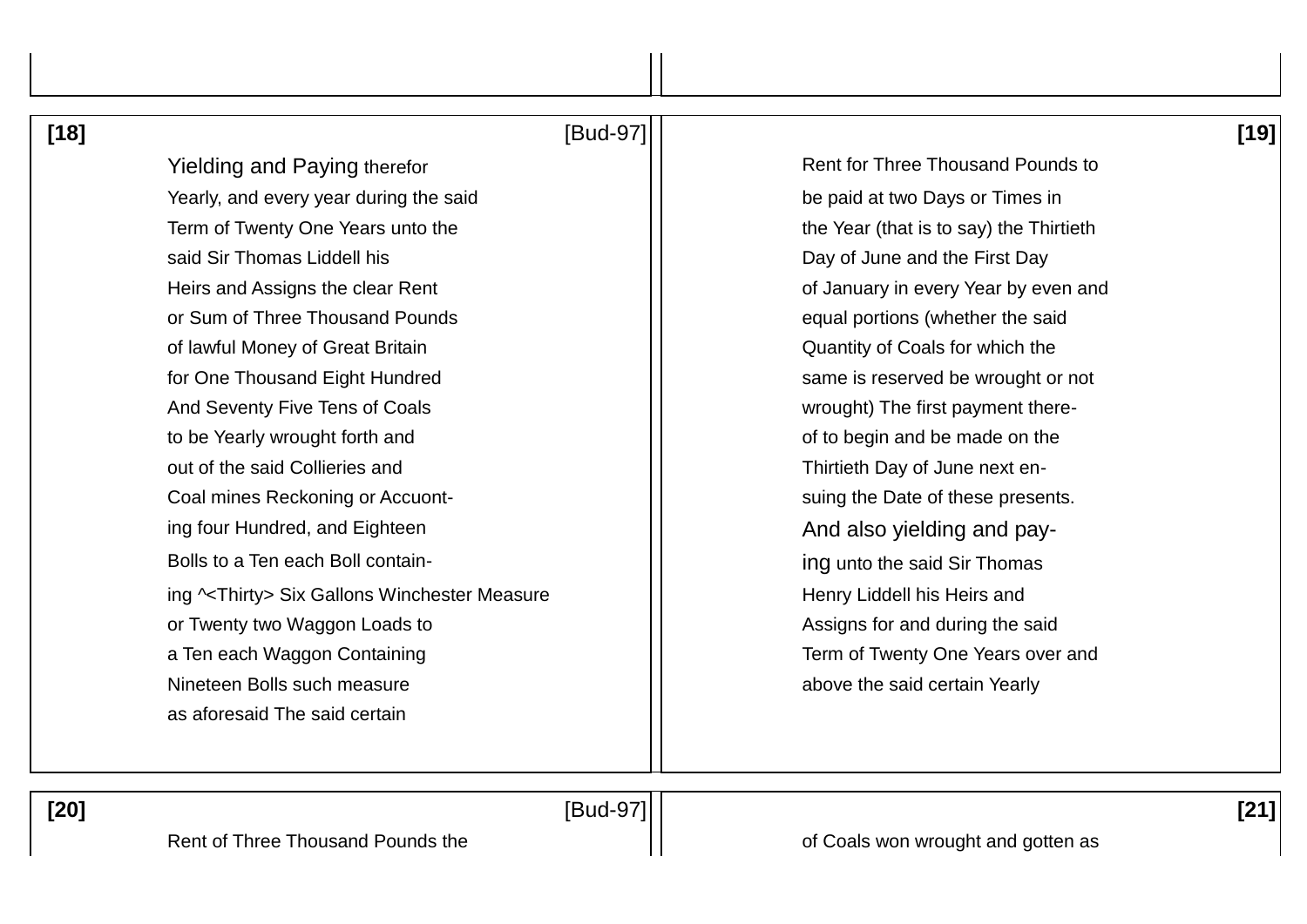further Rent of Two Pounds P. Ten and the state of the state aforesaid shall in the preceding for each and every Ten of Coals The Matteo State of Least or any part thereof amount (such Measure as aforesaid) which unto over and above, and exceeding over and above the said Yearly Quantity in the said Yearly Quantity of One of One Thousand Eight Hundred Thousand Eight Hundred, and and Seventy^<five> Tens of Coals (such Seventy Five Tens All which said Measure as aforesaid) shall in several Rents Sum and Sums of any one Year of the said Term be  $\vert \vert$  Money and Payments shall be wrought and gotten forth and out move and paid free and clear of the said Collieries and Coal-mines **of all Taxes Rates and Assessments** of all Taxes Rates and Assessments (and so in proportion for a greater or whatsoever Land Tax and such  $\vert$  less Quantity than a Ten) The said  $\vert$   $\vert$  part of the Poor Rate as is hereinfurther Rent of Two Pounds P. Ten and the state of the after Covenanted to be paid by the to be paid at or upon the Thirty  $||$  Said Sir Thomas Henry Liddell First Day of December in every Year his Heirs or Assigns only excepted of the said Term by so much as **Provided always nevertheless** the Number or Quantity of Tens

### **[22]** [Bud-97] **[23]**

that the said George Burdon his Collieries and Coal-mines as many not in any one Year or Years during Measure as aforesaid) as in any prethe Term hereby Demised win **channel and Contract Contract Contract Contract Contract Contract Contract Contract Contract Contract Contract Contract Contract Contract Contract Contract Contract Contract Contract Contract C** work and get forth and out of the wrought short of and less than the Collieries and Coal mines hereby Demised **South Accord Figure 3** said Yearly Quantity of One Thousand

Executors or Administrators shall and such Quantity of  $\sim$ Tens of > Coals (such Quantity of  $\sim$ Tens of > Coals (such the full Yearly Quantity of One Thousand **Eight Hundred and Seventy Five**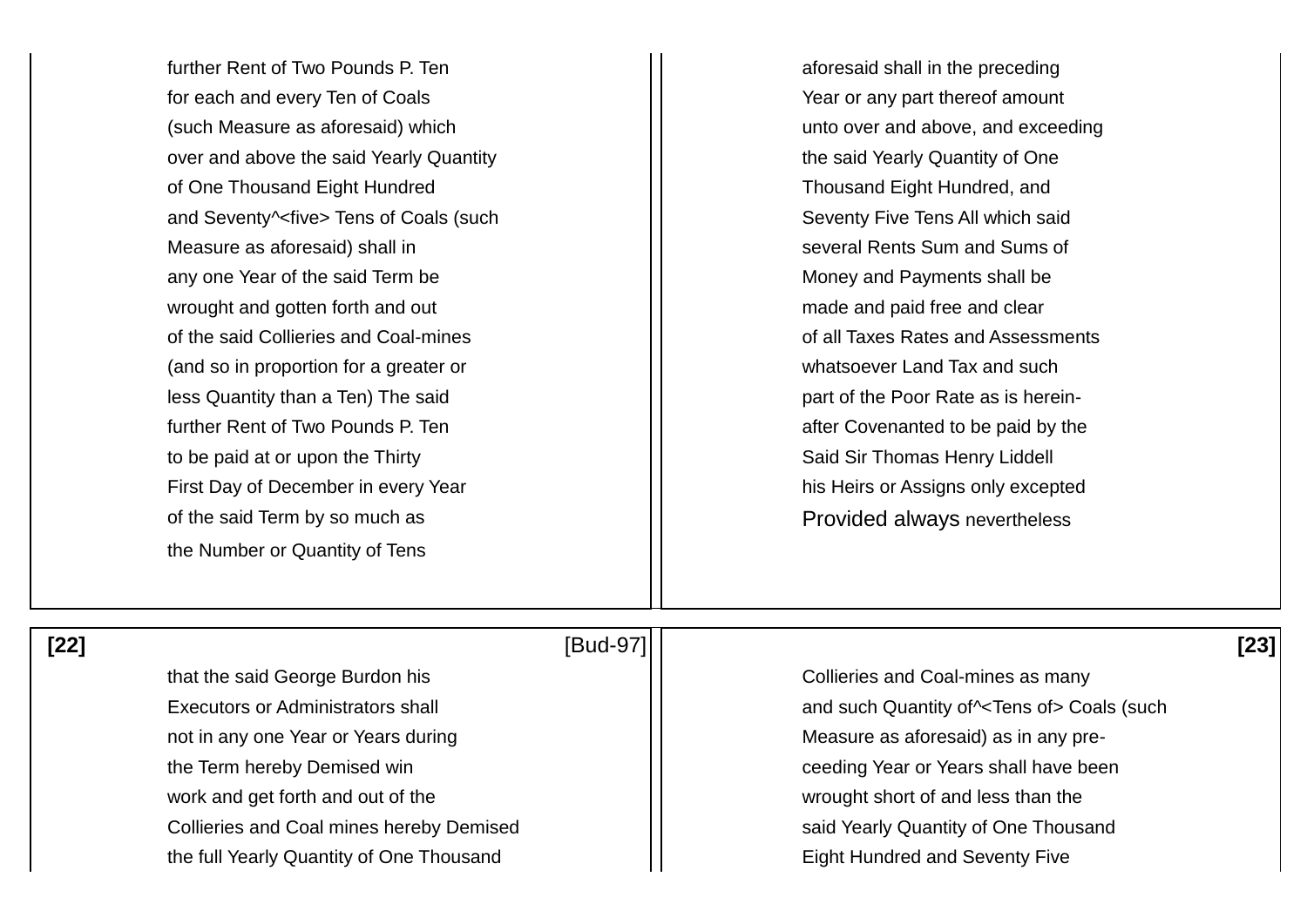Eight Hundred and Seventy Five Tens Tens Tens Tens of Coals and that without of Coals (such measure as aforesaid) for **paying any additional Rent or** paying any additional Rent or which the said certain Yearly Rent of Sum of Money for the same it Three Thousand  $\sim$  Pounds  $>$  is herein above re-  $\vert \vert$  being the true Intent and Meanserved, and made payable it shall ing of these Presents of the Parties and may be lawful to and for the same that the said George is to the same that the said George the said George Burdon his Executors **Burdon 1** | Burdon his Executors Administrators Administrators or Assigns (in Order and Assigns shall and may Yearly to make up and supply such Deficiency) and every Year or one Year with in any subsequent Year or Years and Term another during the said Term of the said Term to use and work **win** win work and get the full Quantity from forth and out of the said **of One Thousand Eight Hundred** 

## **[24]** [Bud-97] **[25]**

and Seventy Five Tens of Coals for the forecast of forevery Ten of Coals Vended by Seasaid certain Rent Provided That Said Cuantity Sale over and above the said Quantity the exceedings over and above the said **of One Thousand Five Hundred** Quantity of One Thousand Eight Tens Provided also that if Hundred and Seventy Five Tens of Coals **it shall happen that the said se**in any preseeding Year or Years shall veral and respective Rents and Sums not be brought in<sup> $\sim$ </sup>aid> of making up of Money hereby reserved or any the Deficiency of any subsequent Year [xxx] of them or any part of them of the said Term Provided always and the said Term Provided always and the said Term shall happen to and it is hereby declared and agreed be behind or unpaid by the space by and between the said Parties to **by and between the said Parties to by and between** the said Parties to these Presents and it is the true any of the said Days whereon the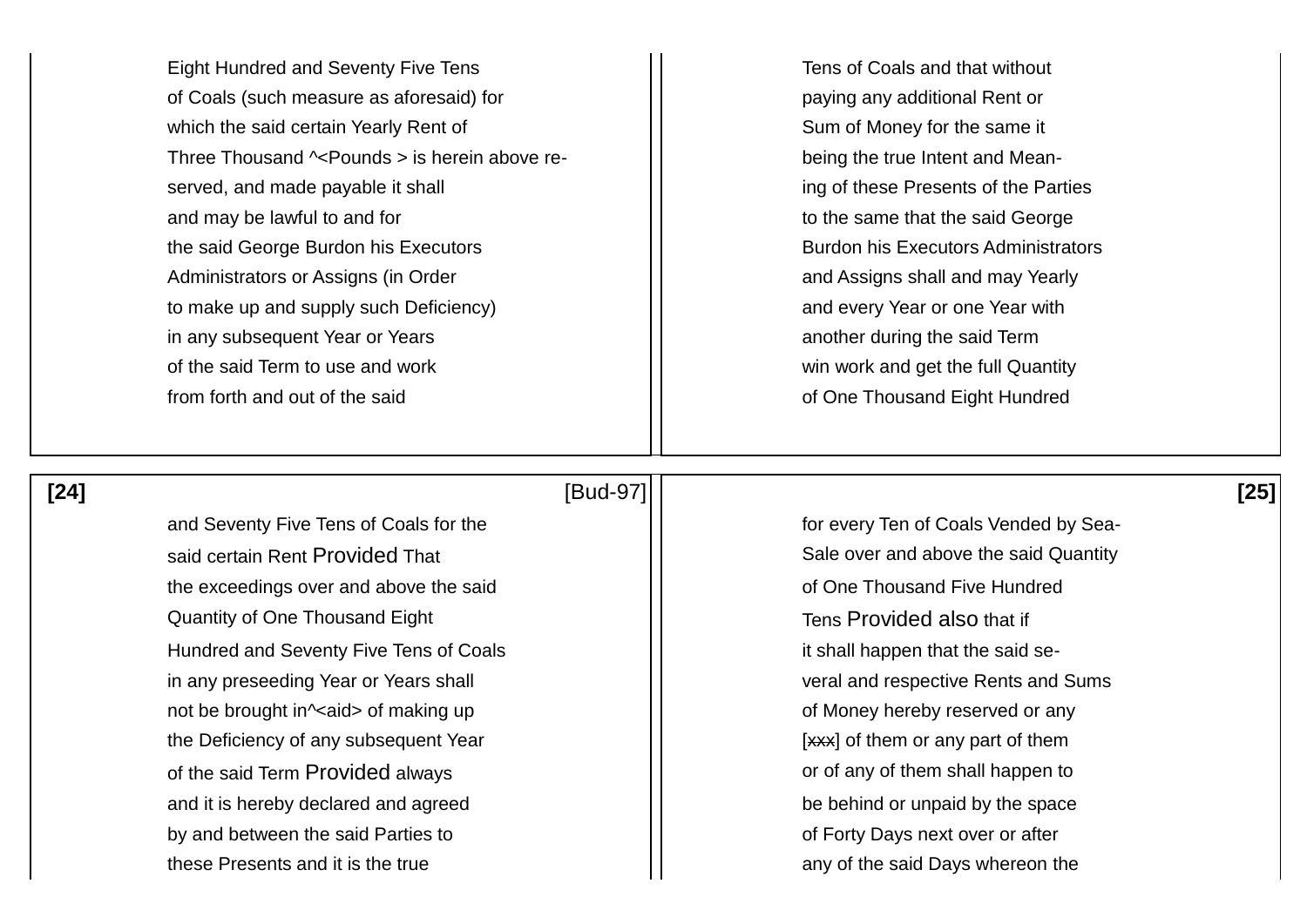intent and meaning hereof That same ought to be paid as aforesaid the said George Burdon his Executors Then and in such Case and so Administrators and Assigns shall and  $\vert$  often as it shall as happens it shall not in any Year of the said Term and may be lawful to and for hereby Demised Vend by Sea-Sale the said Sir Thomas Henry more than One Thousand Five **Lightnian Coney Coney Thousand Five** Liddell his Heirs or Assigns or Hundred and Tens of Coals, under the any of them into and upon the any of them into and upon the Penalty of Five Pounds P. Ten

said Demised Premises and the dispose of or otherwise detain and Pit and Pits, Staiths, Trunks and **Exercise 2 Rent of Rent of Rents** Rent or Rents Spouts Waggon Way and Waggon Sum Sum and sums of Money so in Arbelonging to or used for the with the Cost and Charges of such belonging to or used for the to enter and distrain all and every satisfied rendering the Overplus Carts Wains Waggons, and other **Carts Wains Waggons, and other contained assigns Provided further** or Coal-mines for the leading con- **or** any of them or any part of them veying or carrying of Coals Wood,  $\vert \vert$  or of any of them shall happen Irons, Stone or any other Materials to be behind and unpaid by the

# **[26]** [Bud-97] **[27]**

Ways or any other Way or Ways rear and, unpaid as aforesaid Together said Collieries, and Coal-mines **Distress and Sale be fully paid and** Sale be fully paid and or any of the Coals that shall be  $\vert$  (if any there be) to the said George there found And also all Horses **Burdon his Executors Administrators** Burdon his Executors Administrators Carriages there used and employed **that in Case the said Several Rents** in and about the said Collieries **or Sums of Money hereby reserved** and about the said Collieries or Things to or from the same or Space of three calendar Months after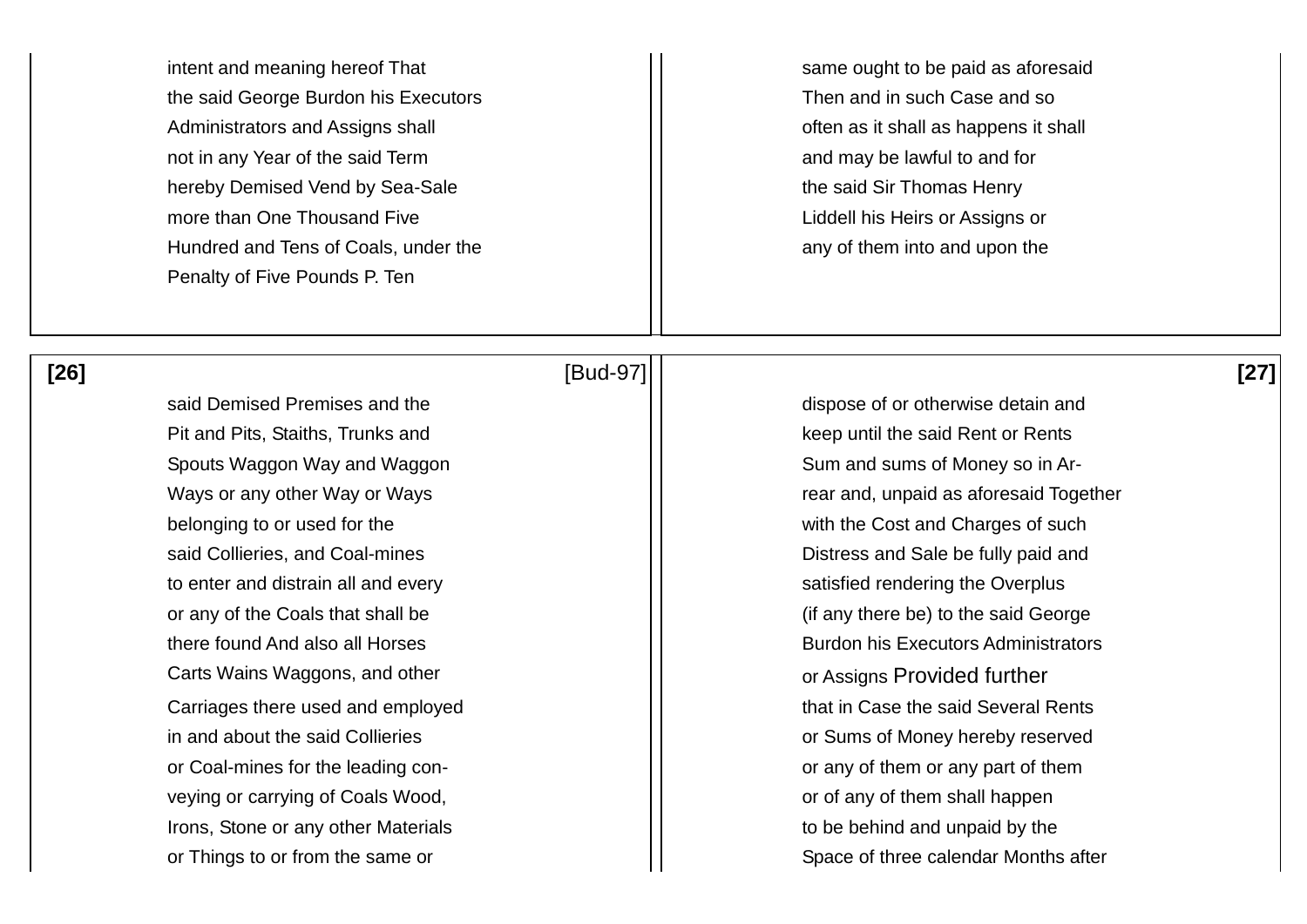Premises, And the Distress and the same ought to be paid as Distresses then and there found to a set of the aforesaid That then and in every take, lead carry away sell and such Case it shall and may

 **[28]** [Bud-97] **[29]** 

any part of the said Demised any part of the Said Demised any part of the Days or Times whereon

be lawful to and for the said  $\vert \vert$  in manner following (that is to say) Sir Thomas Henry Liddell his That he the said George Burdon his Heirs or Assigns without any ac-<br>  $\begin{array}{ccc} \hline \end{array}$  Executors Administrators and Assigns tual or legal demand being made shall and will from time to time and for the same into and upon the at all times during the Continuance at all times during the Continuance said Collieries and Coal-mines and **interval and the Contract of this present Demise well and truely** there the Premises hereby demised and pay or cause to be paid unto the or into or upon any part thereof in said Sir Thomas Henry Liddell the name of the whole to re- his Heirs or Assigns the several enter and the same to have again re- and respective Rents or Sums of posses and reenjoy as in his and Money herein and hereby reserved their first and former Estate and agreed to be paid at and upon any Thing herein contained to the the the the several Days and Times and Contrary thereof notwithstanding in the Manner and form herein – And the said George Burdon for **beforementioned and expressed of and** himself his Heirs Executors Adminis-<br>
and the same And concerning the same And trators or Assigns Doeth hereby also that he the said George covenant<sup> $\land$ </sup> promise and agree to and with the  $\vert$  **Burdon** his Executors Administrators said Sir Thomas Henry Liddell his and Sir Thomas Henry Liddell his and Assigns shall and will during Heirs and Assigns by these presents the Continuance of the said Term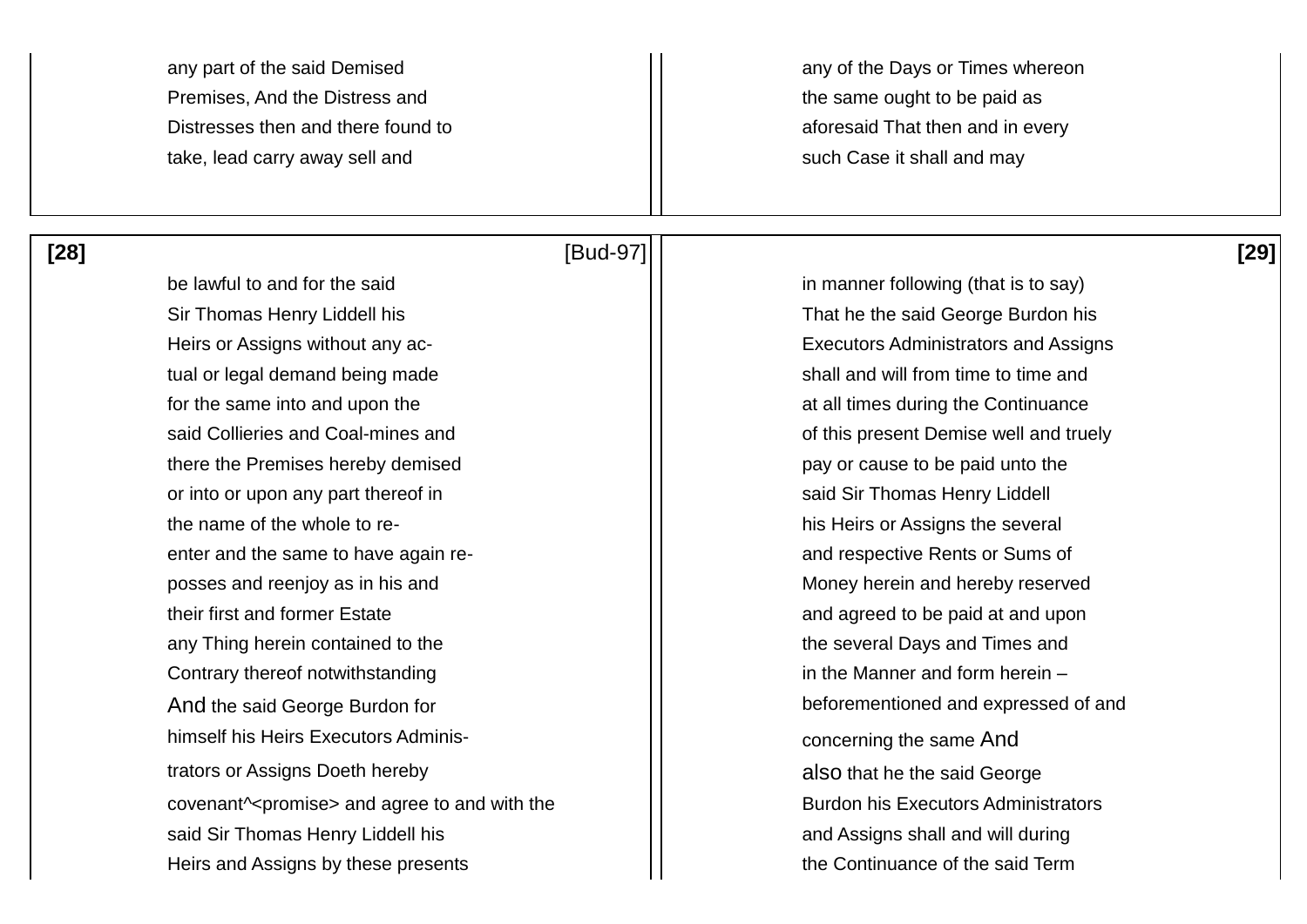| ۰.<br>۰.<br>M.<br>۰.<br>M<br>۰. |  |
|---------------------------------|--|
|---------------------------------|--|

# **[30]** [Bud-97] **[31]**

Endeavours for the effectual Winning any other neighbouring Colliery or Working managing and Carrying Theorem Assembly 2001 Collieries or whereby any Injury on the said Collieries and Coal-mines may happen to the same or any and shall and will work the same part thereof And also shall not fairly and orderly and according to make or Wittingly or Willingly suffer the best and most approved method the best and most approved method to be made or driven any Outstroke of Working Collieries upon the River **or Collies and Collies** or Outstrokes or any Drift of Drifts any time or times during the said any time or times during the said adjoining Colliery without the Agents or Workmen do or commit Agents or Workmen do or commit Henry Liddell his Heirs or Assigns or Wittingly or Willingly permit in Writing first had and obtained or suffer to be done or committed and suffer to be done or committed And also that he the said any Matter or Thing whatsoever George Burdon his Executors whereby the said Collieries or Coal- Administrators and Assigns mines hereby demised may be shall and will Keep a true and drowned or ever burst[uned] with just Account of All Coals wrought

use his and their best and utmost **of the said Colliery or of or from** Tyne And shall not nor will at New York Control 1. Tyne And shall not nor will at New York Control 1. Term by himself or by Servants leave  $\vert \vert$  leave  $\sim$  and  $\sim$  consent of the said Sir Thomas Water or Styth from any Waste **out of the said Collieries and Coalmines**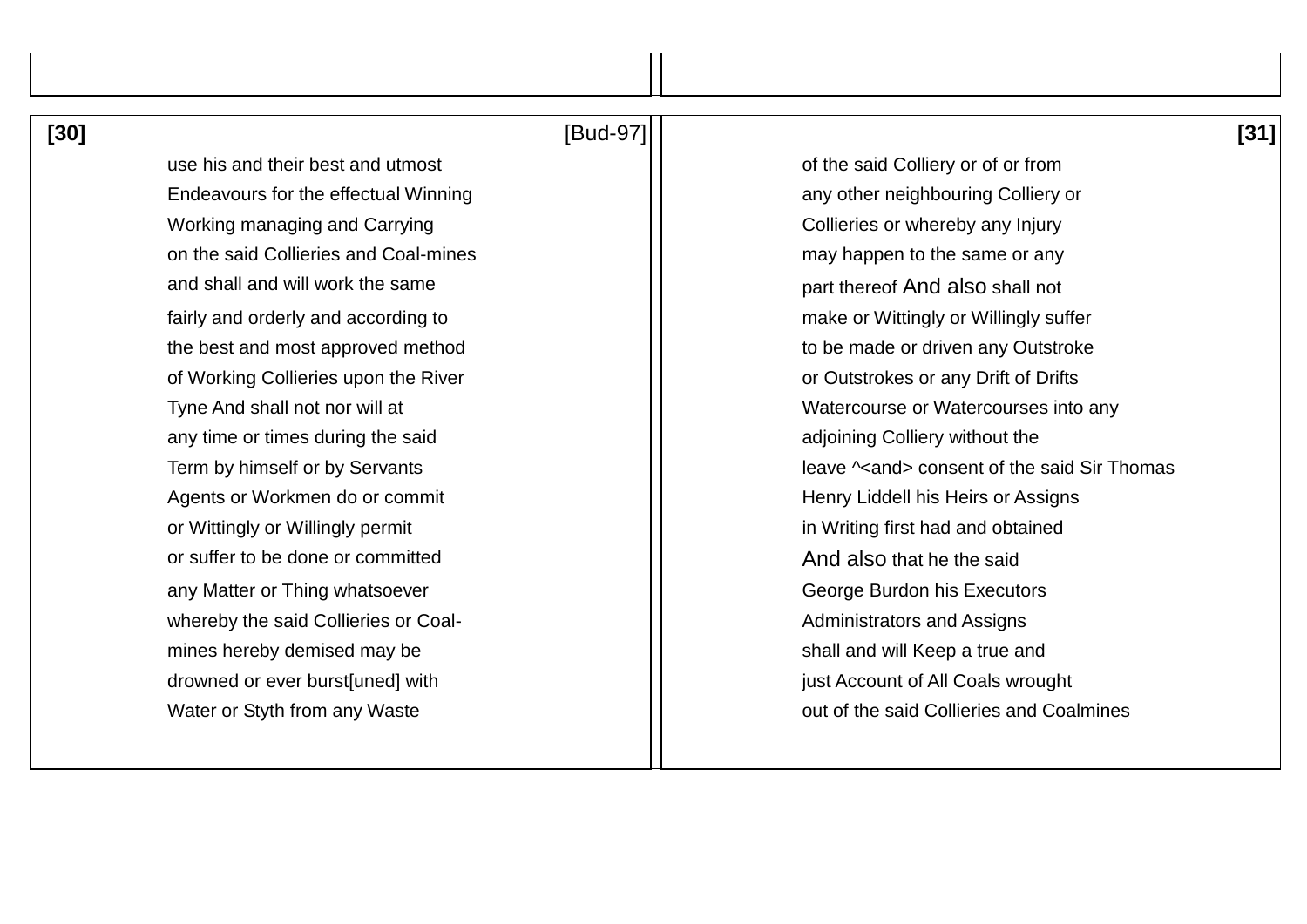**[32]** [Bud-97] **[33]** 

and shall and will Monthly during Monthly All Monthly (or at any other Time or the Continuance of this Demise or **Period if thereunto requested**) give at any  $\sim$ other. Time or Period if thereunto request-  $\vert \vert$  and deliver unto the said Sir Thomas ed producer and [shew] unto the said  $\vert$  | Henry Liddell his Heirs or Assigns Sir Thomas Henry Liddell his Heirs **Sir Thomas Henry Liddell his Heirs** or to his or their Steward or Agent or Assigns or to his or their Steward **for the time being true Copies of for the time being true Copies of** or Agent for the Time being the all such Bills of Presentment as several and respective Books and shall from time to time during Bills of Presentment which shall **the said Term be made or given** from Time to Time be Kept given by the Overmen or Staithman or presented of the several Numbers **of all Coals from time to time to** time to and Quantities of Tens of Coals from **be wrought and gotten or led forth** time to time to be wrought lead and and and and and out of the said Collieries and gotten and laid above ground from  $\vert \vert$  Coal-mines the said several Bills Copies the pit or pits of or belonging to the and Accounts of Working Leading and Accounts of Working Leading and said Collieries And also Copies delivering to be signed and subscribed of the Accounts of all Coals from time **by the proper Person or Persons making** to time to be wrought forth and out and  $\vert \vert$  and Keeping such Bills Books and of the said Collieries And also Accounts so that thereby the working

 **[34]** [Bud-97] **[35]** 

Quantities of Coals, wrought and gotten **Formal Community** For the said Sir Thomas Henry Liddell forth and out of the said Collieries his Heirs or Assigns or his or their and Coal mines may more easily be Agent for the timebeing when and

leading and delivering of the several  $\vert$   $\vert$  that it shall, and may be lawful to and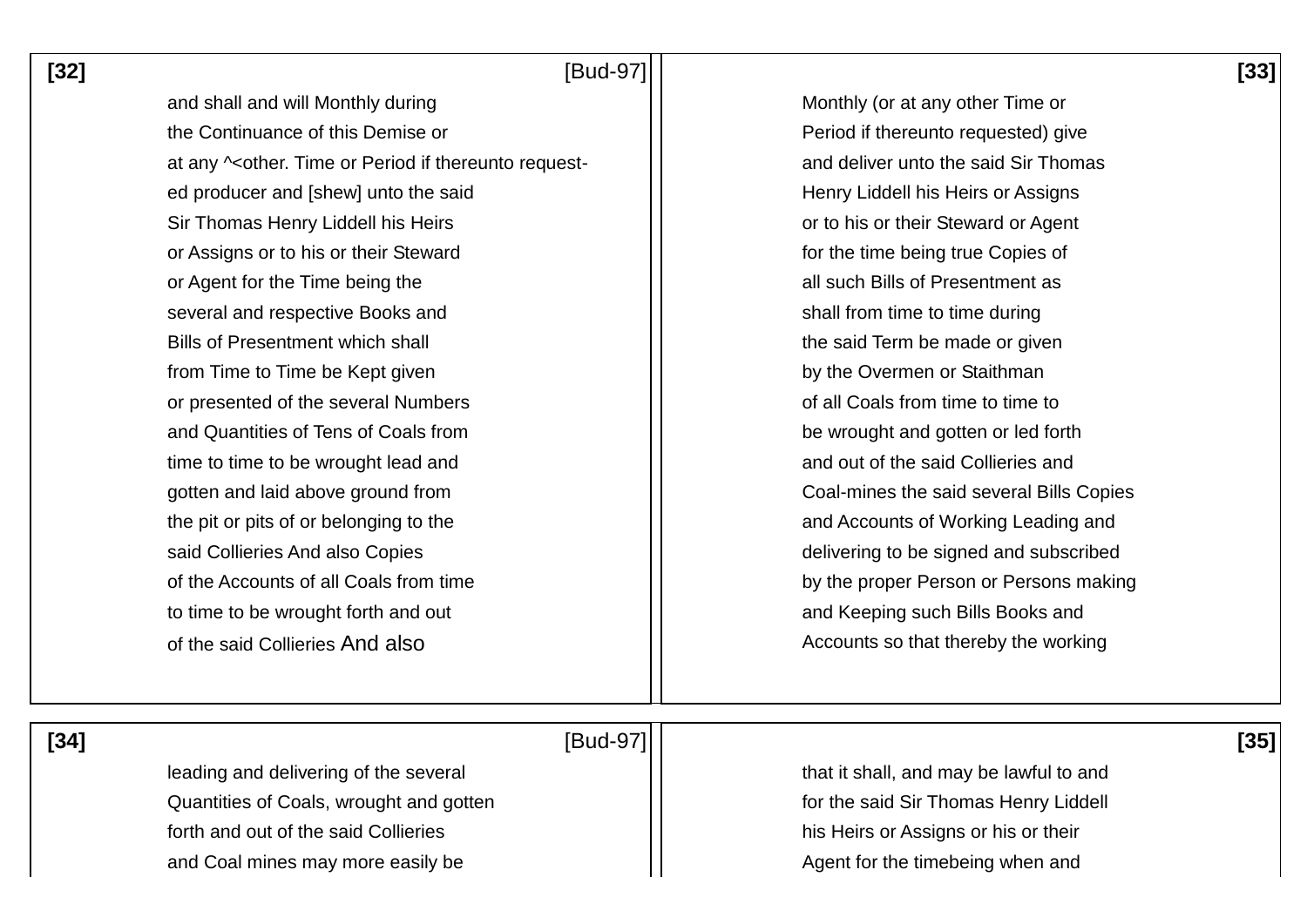further that over in every year (that proper to inspect the Staithmen's and December in every year of the said **December in every year of the said** Term hereby demised or within One said Collieries and Coal-mines and Month afterwards he the said George Theorge to take Copies thereof And also that Burdon his Executors and Administra- it is hall and may be lawful to and tors shall and will deliver or cause for the said Sir Thomas Henry Liddell to be delivered to the said Sir Thomas his Heirs or Assigns to employ a Clerk Henry Liddell his Heirs or Assigns or Agent at all or any of the Pits or or his or their Steward or Agent for at the Staith or Staiths to take an the time being a just and true Account Account Account of the Quantity of Coals of all Coals wrought and led from the same of all coals wrought and ledforth the said Colliery up to the time of  $\vert \vert$  out of and from the said Collieries Delivering the same And Further

discovered known, and ascertained And  $\vert$  so often as he or they shall think is to say) on the Thirty first day of  $\vert \vert$  all other Books of Account of the Quantity

# **[36]** [Bud-97] **[37]**

said George Burdon his Executors Ad-<br>  $\vert \vert$  Servants and in every three Months ministrators and Assigns shall and during the said Term to stop the Wagwill on the Thirty first Day of Decem- Georgian Company of Ligation and School and School and Thirty first Day of December in every Year give Notice in Writing the state of the used or employed in the leading Dimensions and of the Number of the the better to be informed of the just

and Coal-mines And also that he the and Coal-mines And also that he the and Assigns or his or their Agents or to the said Sir Thomas Henry Liddell **the said Sir Thomas Henry Liddell or conveying Coals from the said Collieries** his Heirs or Assigns of the Size and **and Coal-mines<sup>^</sup><&>** to measure the same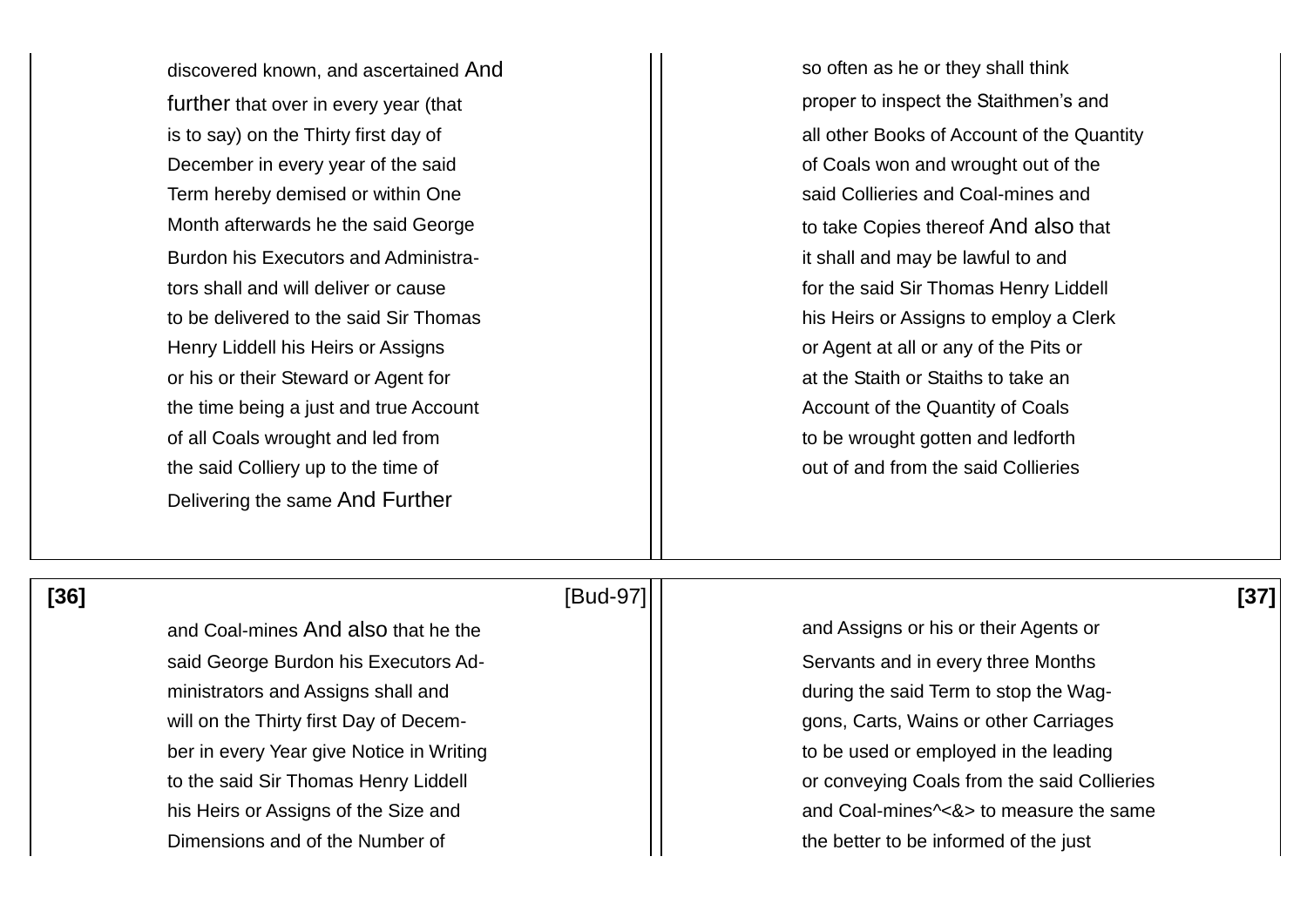to be used by the said George Burdon and the said Ceorge Burdon and the same or other Carriages shall be found to his Executors Administrators or Assigns exactle than the carry more Coals than they ought leading or conveying the Coals from That then and in such Case it shall the Pits of the said Colliery to the  $\vert$  and may be lawful to and for the Staiths Trunks or Spouts shall con- Staiths Trunks or Spouts shall conbe lawful to, and for the said such all such Waggons Carts or Carriages Sir Thomas Henry Liddell his Heirs

Bolls (such Measure as aforesaid) The Size gauge and Contents thereof And which the Waggons or other Carriages in Case any of the said Waggons Carts for the Year then next Following in a set of the Year then next Following in according to such Notice as aforesaid tain And that it shall and may example and the Heirs or Assigns to seize take and heep

### **[38]** [Bud-97] **[39]**

so carrying Overmeasure until they shall **Lightnan Covert Covert Liddell his Heirs or Assigns may be the** be reduced to the proper size by him the  $\vert$   $\vert$  better satisfied of the fair and regular said George Burdon his Executors Adminis- The Matteo of the said Collieries and trators or Assigns And then also all **Fig. 2** and then also all **Fig. 2** and Coal-mines it shall and may be lawful such Waggons Carts or Carriages then the said Sir Thomas Henry employed by him the said George Burdon and Liddell his Heirs and Assigns or his his Executors Administrators or Assigns **by Executors Administrators or Assigns** by Themas and Their Viewer or Viewers or other in carrying the said Coals shall be rec-<br>  $\vert \vert$  Person or Persons to be by him or them for the Space of three Calendar Months **during the Continuance of this Demise** then next preceeding and shall be paid at his and their Wills and Pleasure for accordingly unless there shall have the said Collieries of the said Collieries been an Admeasurement within the and Coal-mines by all and every or

oned to have carried such Overmeasure employed or appointed at any time or times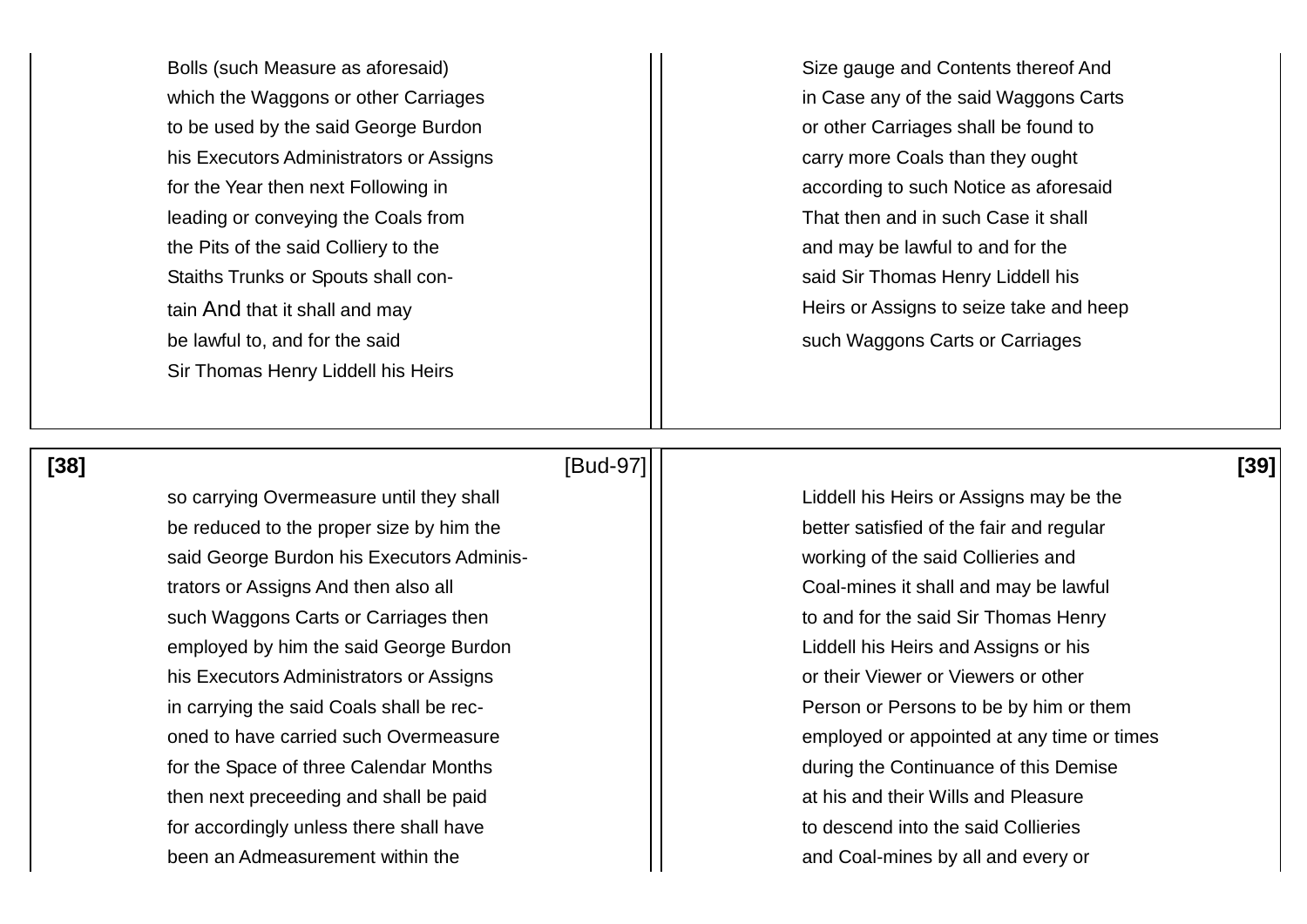Space of three Calendar Months in All Space of the Pits and Shafts of the Pits and Shafts of the have carried such Overmeasure from **at the superverse in the set of the set of the set of the set of the set of t** the time of the last Admeasurement and every or any of the Horses that the said Sir Thomas Henry **Example 20** That the said Sir Thomas Henry

which Case they shall be reckoned to said Colliery when the same shall be which Case they shall be only And Further to the end  $\vert\vert$  Ropes Rollers Gins Engines, and all to or be used or employed in and

about the said Colliery or any Horses to ascend out of the said Collieries Ropes Rollers Gins, and other Materials and Coal-mines when they shall of their own and shall, and may think convenient And Further have the help and assistance of the that in all such parts of the said Workmen and Servants then employed **Lands** and Grounds where the Walls in the said Colliery or such other **Hedges** or Trenches shall be broke Persons as he or they shall think fit **or laid open by the levelling laying** Persons as he or they shall think fit to View, Inspect, Line, Measure, and **the interval interval interval interval interval interval interval interv** the better Informed of the due and Theorem Carriage Way or Ways in through regular Courses of Working the same **over or along the said Lands and** and the use all such other Methods  $\vert\,\vert$  Grounds He the said George Bu<sup>dn</sup>. the [truth], and certainty of the se- or some of them shall and will veral Quantities of Coals from time to **at their own proper Costs and** time to be wrought and gotten forth  $\vert \vert$  Charges immediately after such and out of the same and by the Walls Hedges or Fences are broken

### **[40]** [Bud-97] **[41]**

Survey the Workings thereof to be **or Waggon Ways<sup>^</sup><Bye Ways>** Branches or other as he or they shall think fit to discover **his Executors Administrators or Assigns**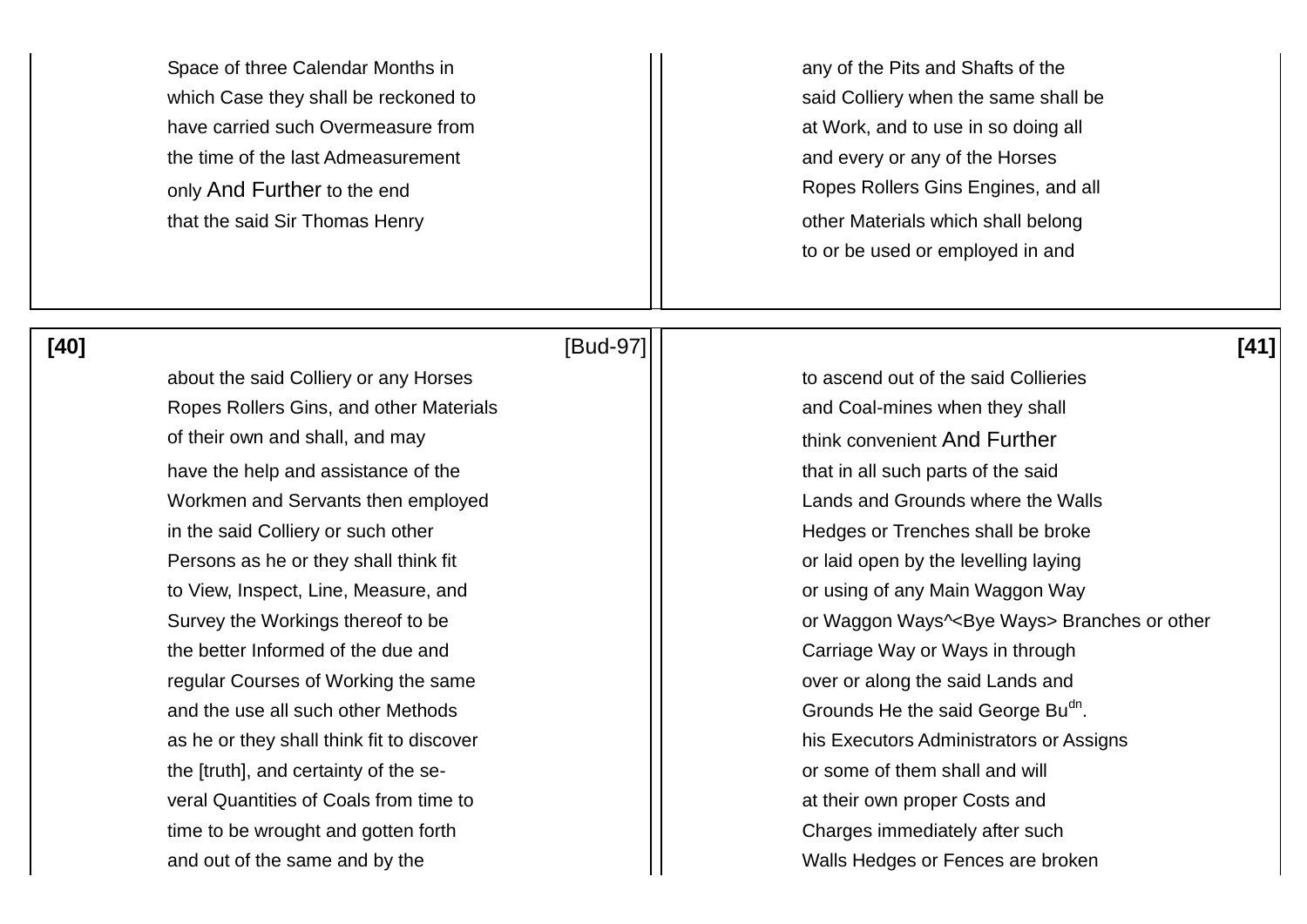## **[42]** [Bud-97] **[43]**

Demised good and sufficient Gates Mathematic Muslem and truly pay or cause to be sufficient Gatekeepers where ne-<br>  $\begin{array}{ccc} \hline \end{array}$  their Tenants or Farmers such same, and to take care as much thereby and at such times and in one to him the said Sir Thomas hereinafter mentioned And also or any of his or their Tenants or and from time to time during the and from time to time during the or default of repairing maintaining during the said Term shall be laid the said Term in Case of such and will from time to time and at the said Term in Case of such and  $\frac{1}{1}$  and will from time to time and at Trespasses happening as aforesaid and all times during the Continuance

or Rails and Stops, and provide paid to the said Sir Thomas Henry Locks for the same and employ Liddell his Heirs or Assigns or his or cessary to attend to and keep the Satisfaction for Damages to be occasioned as may be that no Damage bed such Manner as shall be settled in Manners Henry Liddell his Heirs or Assigns shall and will Yearly and every Year Farmers by Horses or other Cattle said Term bear pay, and discharge trespassing upon his their or any and the state of Taxes leeses or of their Grounds through neglect and their control of their Impositions whatsoever which Keeping Shut and locking the said **Example 20** in the said Demised vertical vertices or imposed upon the said Demised Gates or Rails And also shall **Premises of any part thereof (Except** Premises or any part thereof (Except and will from time to time during and will from time to time during as before is excepted) And Also shall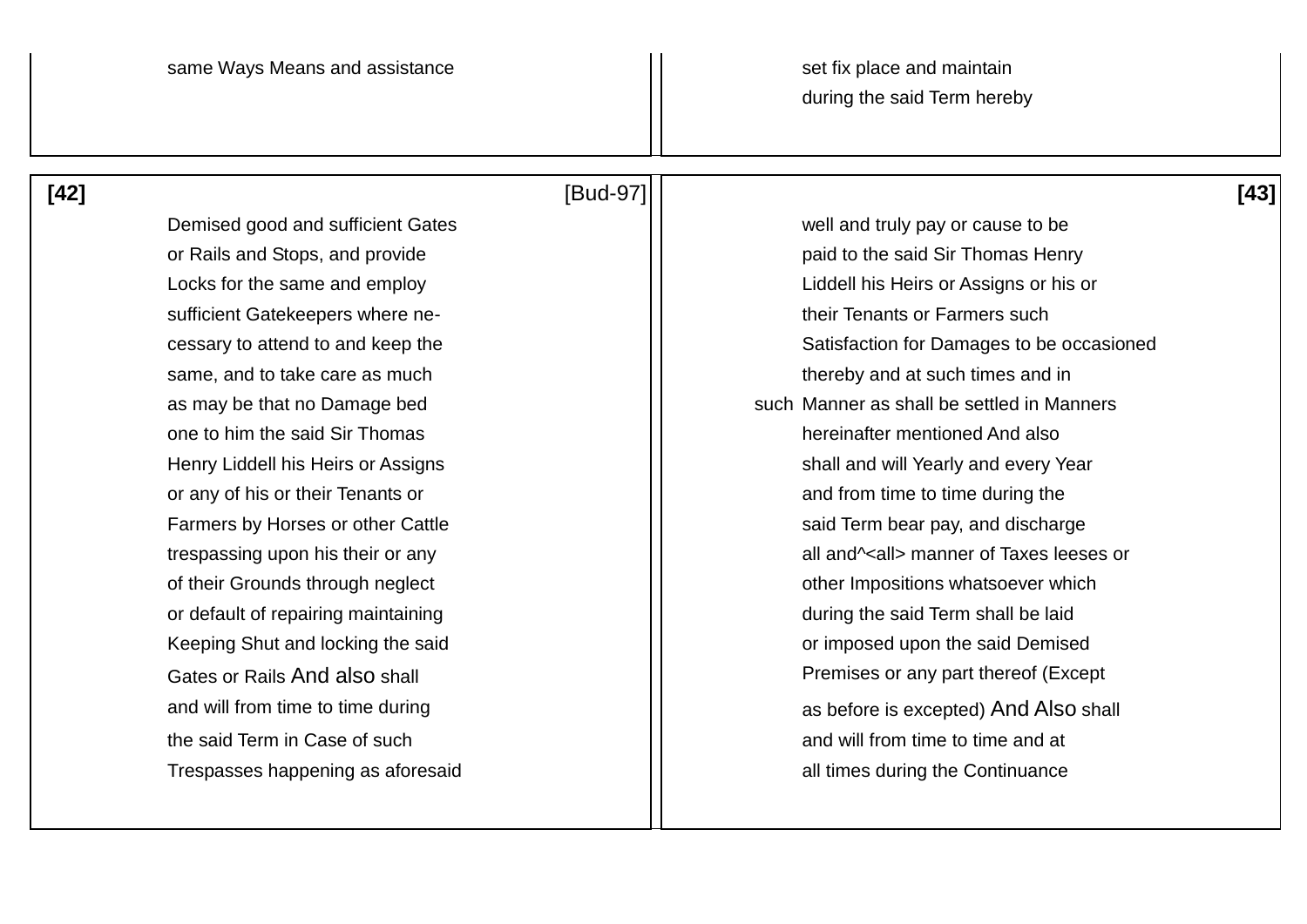| $[44]$       | [NB. Text between Red Brackets [ ] is vertically aligned] | [Bud-97]          |                                                     | [45] |
|--------------|-----------------------------------------------------------|-------------------|-----------------------------------------------------|------|
| " and laid   | of the Term hereby demised, amend,                        | <b>T</b> it shall | to the said George Burdon his Executors             |      |
| upon Lands   | repair and Keep in repair all Roads                       | and               | Administrators or Assigns for the same              |      |
| and Grounds  | to be used for the purpose of the said                    | maybe             | And the said George Burdon for                      |      |
| Which are    | <b>Colliery (Except Public Carriage Roads)</b>            | lawful            | himself his Heirs Executors and                     |      |
| intended     | repaired by Statute Labour) And also                      | for               | Administrators doth hereby $\sim$ further> covenant |      |
| to be        | shall and will draw to Bank all                           | him               | promise and agree to and with the                   |      |
| or shall     | Manure bred in the Pits of the said                       | the               | said Sir Thomas Henry Liddell his                   |      |
| be           | Colliery which Manure as also all                         | said              | Heirs and Assigns that he the said                  |      |
| Demised to   | Manure to be bred in the Stables                          | Sir               | George Burdon his Executors Admin-                  |      |
| him by       | belonging to the said Colliery or                         | Thomas            | istrators and Assigns shall and will                |      |
| The said     | otherwise bred about the said Collieries                  | Henry             | Yearly and every Year during the                    |      |
| Sir          | in Case the same shall not be made                        | Liddell           | Term hereby Demised well and truely                 |      |
| Thomas       | use of by him the said George                             | his               | pay hereby Demised well and truely                  |      |
| Henry        | <b>Burdon his Executors Administrators</b>                | <b>Heirs</b>      | pay or cause to be paid unto the                    |      |
| Liddell      | or Assigns * or some other Lands and                      | and               | said Sir Thomas Henry Liddell his                   |      |
| his          | Grounds in the occupation of the said                     | Assigns 1         | Heirs or Assigns All such Sum or                    |      |
| <b>Heirs</b> | Sir Thomas Henry Liddell his Heirs                        |                   | Sums of Money as $\sim$ are > now paid or payable   |      |
| or           | and Assigns $\mathsf T$ to take lead and carry            |                   | by him the said Sir Thomas Henry                    |      |
| Assigns ]    | away for his and their own use                            |                   | Liddell to his Tenants for Damage                   |      |
|              | without making any Satisfaction                           |                   | of Ground occasioned by the Working                 |      |
|              |                                                           |                   |                                                     |      |
|              |                                                           |                   |                                                     |      |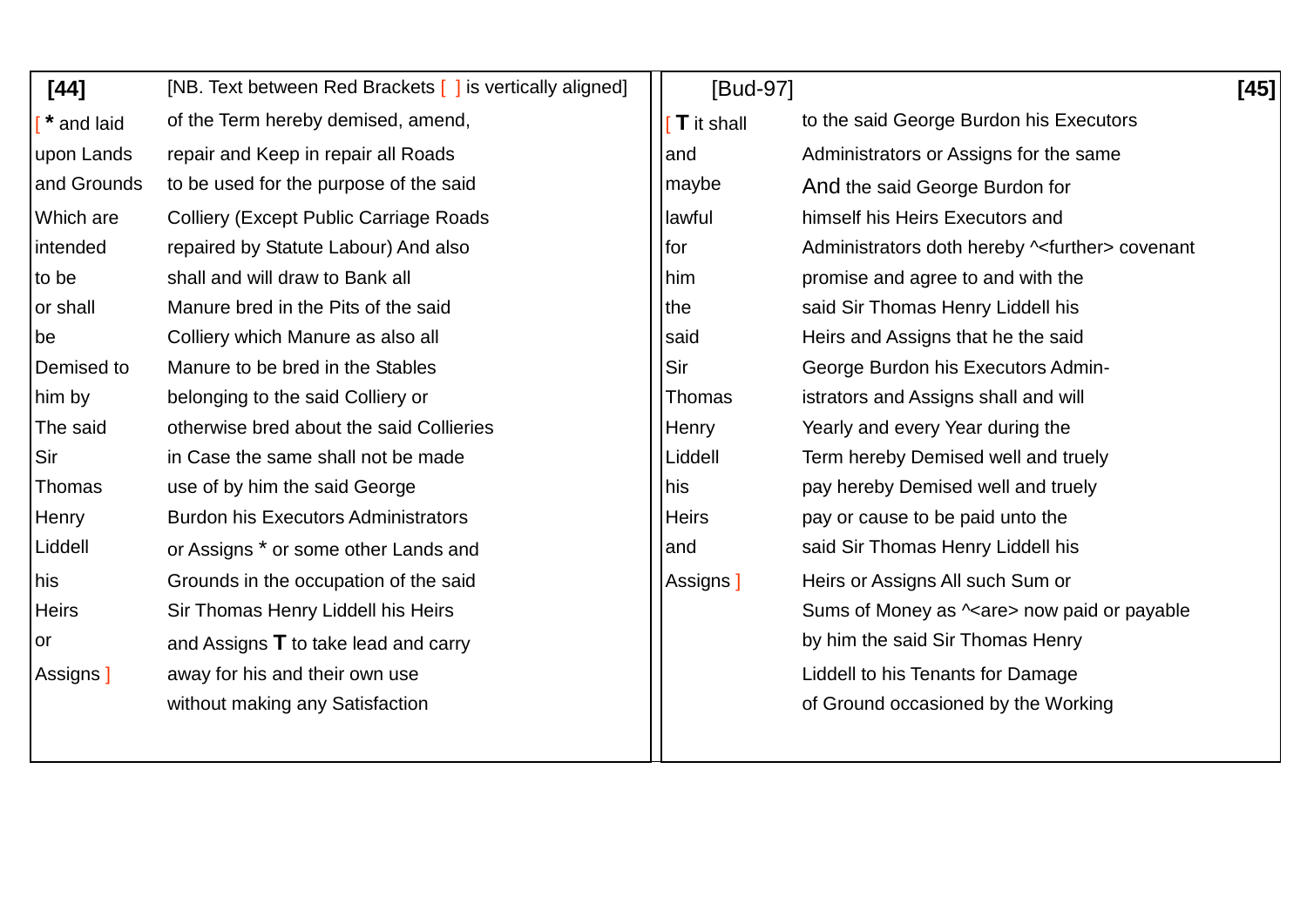| $[46]$      | [NB. Text between Red Brackets [ ] is vertically aligned] | [Bud-97]                                  | $[47]$ |
|-------------|-----------------------------------------------------------|-------------------------------------------|--------|
| * And Also  | the said Collieries, and leading the said                 | Term hereby Demised peaceably and         |        |
| such other  | Coals * therefrom or by the making of                     | quietly Yield, and deliver up to the said |        |
| Sum         | Waggon Ways or other Ways or by the                       | Sir Thomas Henry Liddell his Heirs        |        |
| or Sums     | using any of the Privileges hereby                        | and Assigns all and singular the          |        |
| of Money    | granted or otherwise the same to be                       | Premises hereby Demised with all          |        |
| for Damage  | ascertain and settled by two indifferent                  | the Buildings thereupon erected of        |        |
| and Spoil   | Persons in manner hereinafter mentioned                   | Stone or Brick in good repair             |        |
| of Ground   | the same to be paid on the Days and                       | And also all the Pits free open           |        |
| hereafter   | Times hereinafter mentioned for                           | and upstanding Together with all          |        |
| to be       | payment of the said certain Rent and                      | the Drifts and Watercourses free          |        |
| occupied by | and to continue to be paid until the                      | open and upstanding and the said          |        |
| the Working | Ground so Damaged and Spoiled shall                       | Pits, and Shafts so Walled and            |        |
| the said    | be rendered fit for ploughing And                         | Timbered as to be in good, and            |        |
| Collieries  | Further that he the said George                           | sufficient Repair and in Working          |        |
| and leading | <b>Burdon his Executors Administrators</b>                | Condition And at the End or sooner        |        |
| the Coals ] | and Assigns shall and will at the end                     | Determination of the said Term            |        |
|             | or other sooner Determination of the                      | or written three Months after the         |        |
|             |                                                           | End or sooner Determination of            |        |
|             |                                                           | the said Term shall and will Level        |        |
|             |                                                           |                                           |        |
| [48]        | [Bud-97]                                                  |                                           | [49]   |
|             | the Grounds and of all the said Demised                   | Rents and Sum or Sums of Money            |        |
|             | Premises (Except such part thereof as                     | hereby, and herein reserved and agreed    |        |
|             | shall be required by the said Sir Thomas                  | to be paid, and performing the            |        |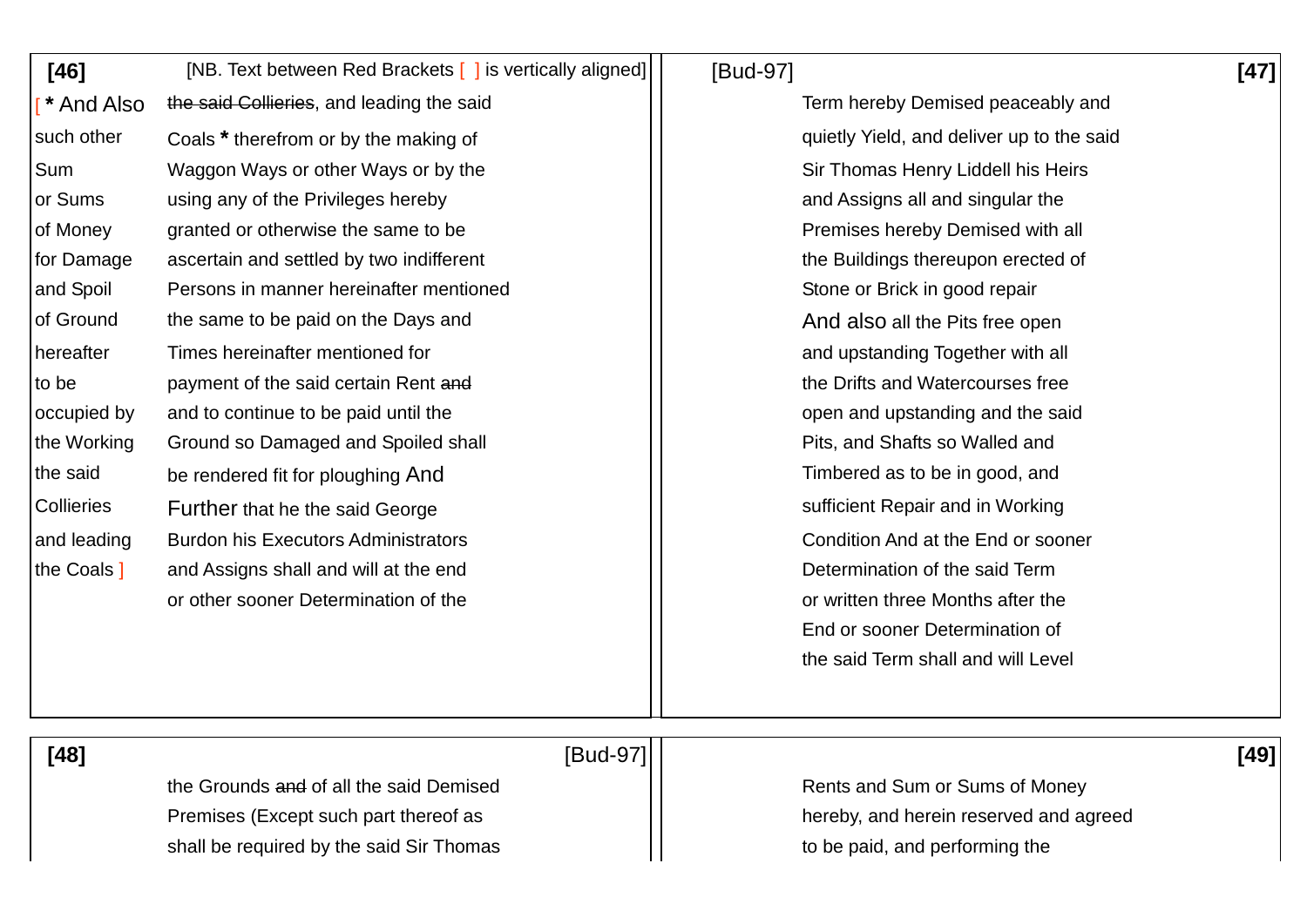Henry Liddell his Heirs or Assigns to be Fig. 2.1 Covenants, and Agreements herein left for Waggon Ways or otherwise for **on his, and their parts to be done** the use of the said Colliery) fit and  $\sim$ proper>  $\vert \vert$  and performed from Time to Time and for Ploughing except where there at all times during the continuance are Cuts or Batteries And the said **of this Demise peaceable and quietly** Sir Thomas Henry Liddell doth to have hold are occupy Possess and hereby for himself his Heirs and **Exercise 2018 hereby for himself his Heirs and Coal-mines** Assigns covenant promise and agree Network and Assigns covenant promise and agree Wayleaves and Staith and all and to and with the said George Burdon singular the Liberties Powers Privileges his Executors Administrators and and and promises above herein and hereby Assigns in manner and form following example and the set of the set of the set of the set of the set of the set of the set of the set of the set of the set of the set of the set of the set of the set of the set of the set (that is to say) That it shall and may  $\vert \vert$  intended so to be with their and every be lawful to and for the said George **of their Appurtenances without the** be lawful to and for the said George Burdon his Executors Administrators and the state of lawful Let Suit Trouble Molestation and Assigns he and they paying the Intervention Eviction or Disturbance several and respective Rent and **of him the said Sir Thomas Henry** several and respective Rent and

Liddells his Heirs or Assigns or of any other **Fig. 1.1.** The Said George Burdon his Person or Persons lawfully claiming or to **Executors** Administrators or Assigns claim by from or under him them and to Vend and dispose of all the or any of them And Further that **Coals** which at the End or other sooner it shall and may be lawful to and  $\vert \vert$  Determination of the Demise shall for the said George Burdon his Executors **be ready wrought and laid above Ground** Administrators and Assigns he and at all or any of the Pit or Pits Shaft they having paid the several Rents **or Shafts of or Shafts of or belonging to the said** 

### **[50]** [Bud-97] **[51]**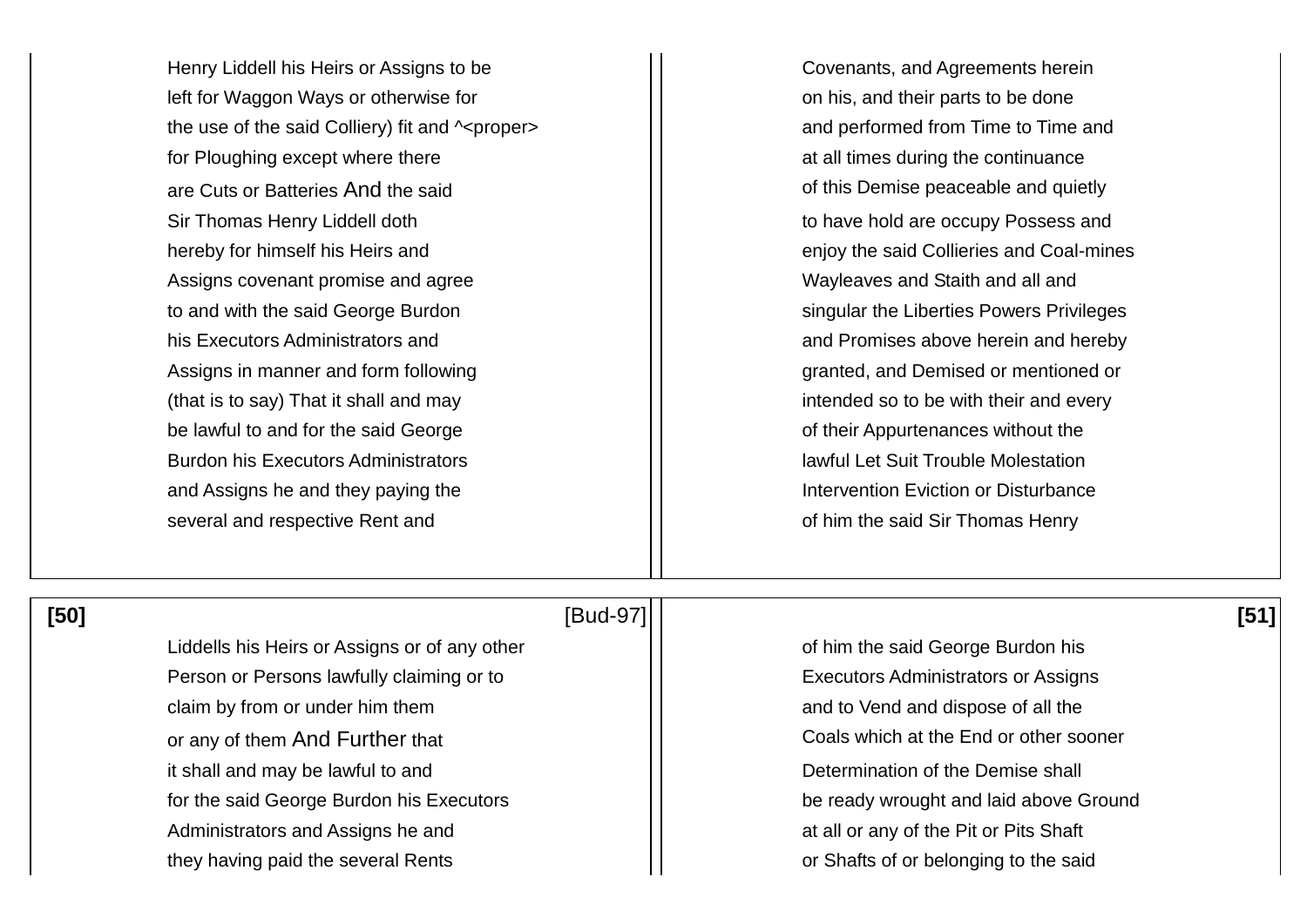Provisoes, and Agreements hereinabove that such resting Coals together with reserved and contained, and on his the Coals Sold by Sea Sale in the and their parts, and behalves to be preceeding Year shall not amount paid done and performed, and not to more than One Thousand Five otherwise at any time or times, within  $||$  Hundred Tens of Coals in the whole the Space of Nine Calendar Months such measure as aforesaid and for next after the End or other sooner that purpose during the said Term Determination of this Demise to the said Ways as  $\vert \vert$  to amend or repair the said Ways as said Waggon Ways, and other Ways that the said Sir Thomas Henry and lay upon the Staith or Staiths

and performed the several Covenants **hereby Demised Premises Provided** take lead and carry away along the **occasioned shall require And Further** 

 **[52]** [Bud-97] **[53]** 

will pay or cause to be paid to the said That then and in such Case He the George Burdon his Executors Administrators **Said Sir Thomas Henry Liddell his** Secure 2.5 and Sir Thomas Henry Liddell his or Assigns or otherwise authorized and  $\vert \vert$  Heirs or Assigns shall and will pay permit him and them to receive to **orcell contract to the said George** or otherwise allow to the said George his and their own Use All Sum and **Burdon his Executors Administrators Rurdon his Executors Administrators** Sums of Money now paid by the **or Assigns all such sum or sums of** sum or sums of said Sir Thomas Henry Liddell Money as he shall pay to the Poor and Partners for leading Coals over **Rate form and in respect of such Additional** and along the said  $\sim$ Waggon> Ways hereby Demised  $\vert \vert$  Rate as aforesaid It being the true And also the Yearly Sum of One Hundred **intent and meaning of these Presents** Pounds for drawing the Water produced and that the said George Burdon his Executors

Liddell his Heirs & Assigns shall and Annual Sum of Five Hundred Pounds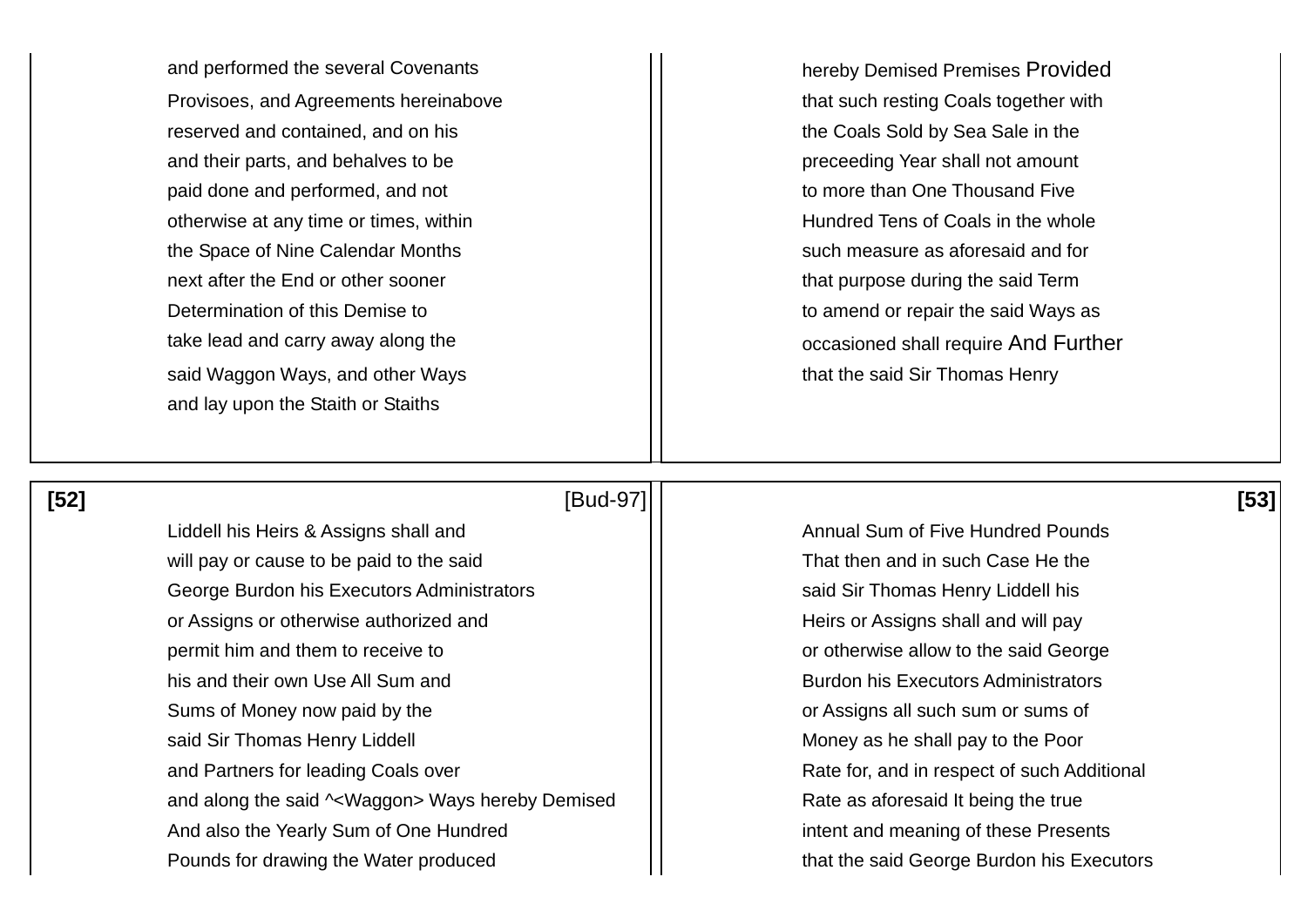from a Drift from Allerdeen Engines Administrators and Assigns shall only for the Purpose of Winning the Coal and be liable to pay to the Relief of the Coalmines herby Demised shall at the said Sir Thomas Henry any time hereby Demised shall at  $\vert$  | Liddell shall as far as he can bind Continuance of the Term hereby demised and Oblige all his Tenants of the be rated to the Poor Higher than the Manor or Ravensworth Lamesley and

Kibblesworth who now lead the Coals **Case within Ten Days next after such** Case within Ten Days next after such from the said Collieries to the Staith **difference shall arise two Viewers shall** trade the Staith difference shall arise two Viewers shall hereby demised to continue to Lead be nominated and chosen one by the the same for the said George Burdon said Sir Thomas Henry Liddell his his Executors Administrators or Assigns Heirs and Assigns, and the other by He the said George Burdon his Executors **the said George Burdon his Executors** the said George Burdon his Executors Administrators or Assigns paying to them Administrators or Assigns who shall a fair and equitable Price for the same within Fourteen Days next after such Provided always That if at any Appointment report their opinion in time during the continuance of the what manner the said Colliery ought said Term hereby demised, any the said Term hereby demised, any to be wrought and what Price ought difference shall happen to arise between  $\vert \vert$  to be paid for leading the Coals And the said Sir Thomas Henry Liddell that he the said George Burdon his his Heirs or Assigns, and the said **Executors Administrators and Assigns** George Burdon his Executors Administrators **Shall from thenceforth work the said** or Assigns touching and concerning the Colliery, and pay for the leading of

# **[54]** [Bud-97] **[55]**

under Springwell Farm And Further **Poor according to the said Annual Rent** That in Case the said Collieries and **That in Case the said Collieries and**  That in Case the said Collieries and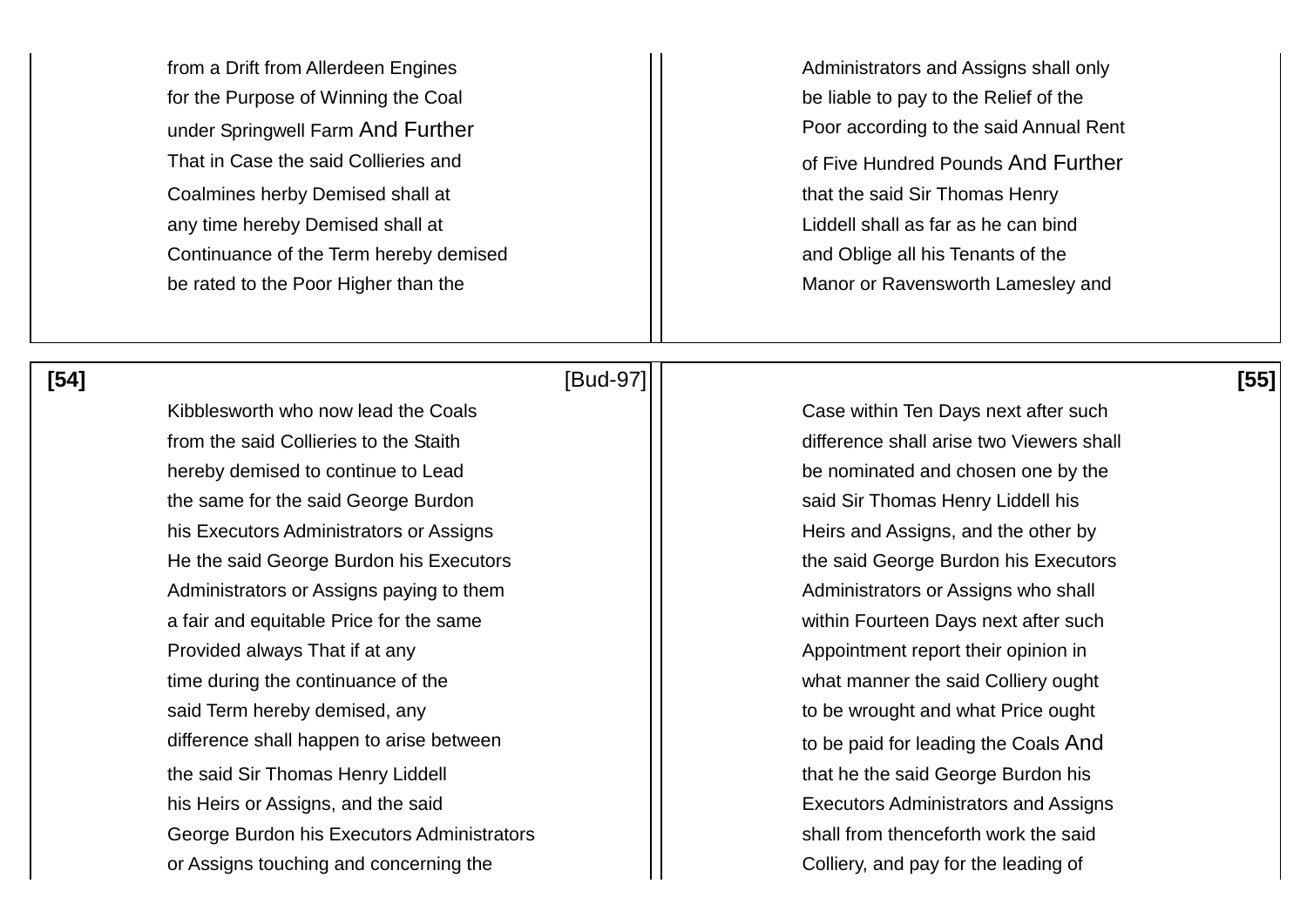Working the said Collieries and Coal mines Morking to the Opinion of or the Prices to be paid for the leading the such such two Viewers but in Case such the Coals That then and in such

Opinion within the Space of Fourteen shall appoint a Viewer in manner Days as aforesaid they shall within and also for the Space of aforesaid And also for the Space of the Space of Seven Days next after Twenty one Days after such Appointthe Expiration of the said Fourteen **net all assets a set of the State State** ment or until such Reports shall also be a viewer and whose Determin-<br>
also be a viewer and whose Determin-<br>
also be made in less than Twenty One nation shall be made within fourteen **Days He the said George Burdon his** days such Appointment, and shall **Executors** Administrators and Assigns be final, and from thenceforth the shall and will work the said Colliery said George Burdon his Executors and Coalmines according to the Direc-Administrators and Assigns shall and tion of the Viewer of the said Sir will work the said Collieries and Thomas Henry Liddell his Heirs or Coalmines and pay for leading the Assigns And whereas the said said Coals according to the Direction George Burdon hath entered upon of such third Viewer And Further the live and Dead Stock of and such Difference of Opinion as aforesaid **paid The said Sir Thomas Henry paid The said Sir Thomas Henry** and until he the said George Burdon

### **[56]** [Bud-97] **[57]**

two viewers cannot agree in their his Executors Administrators or Assigns days [eluere] a Third Person who shall days [eluere] be made as aforesaid in case the same That from and immediately after **belonging**  $\sim$  **to** the said Colliery and hath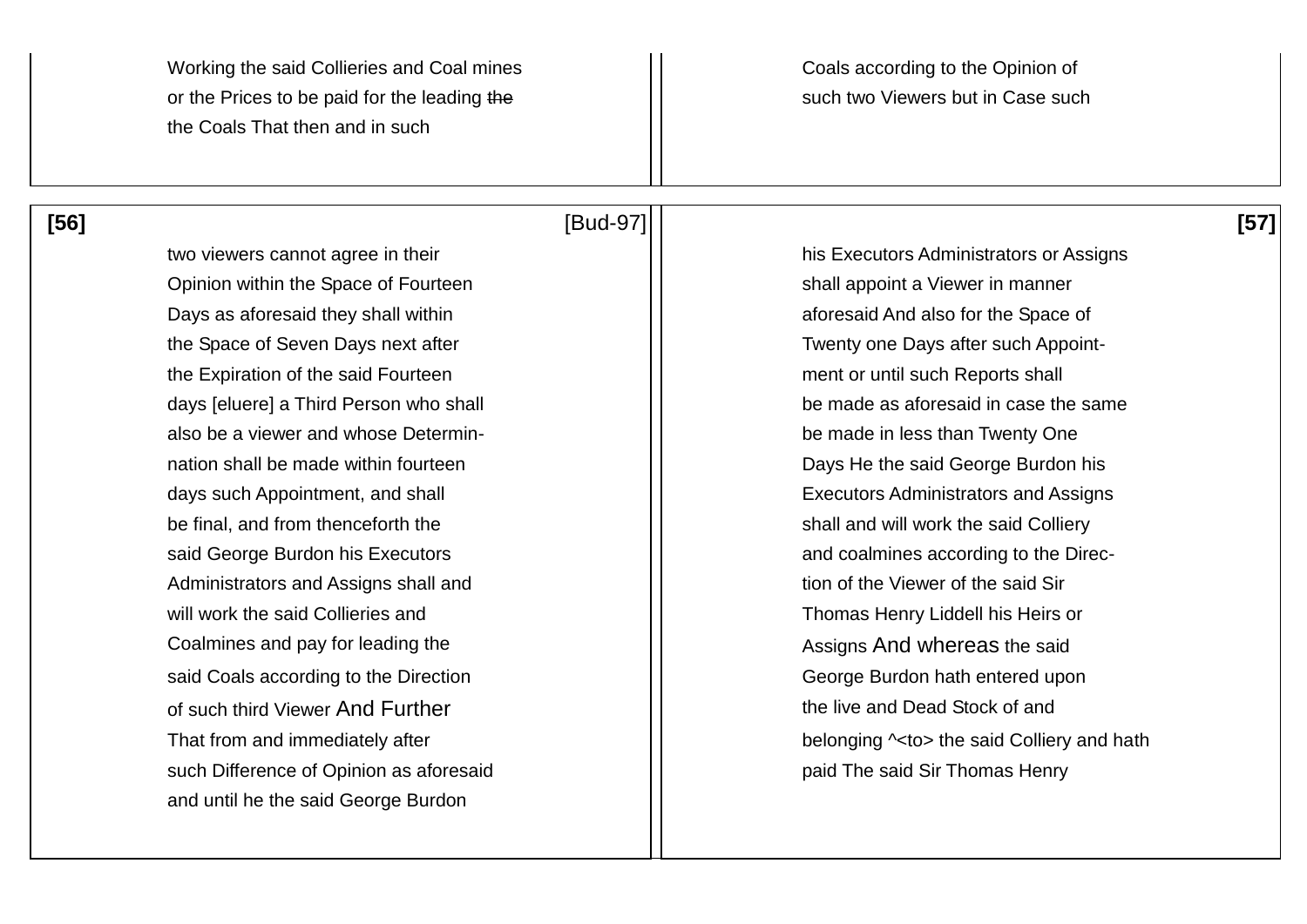**[58]** [Bud-97] **[59]** 

Liddell for the said Live Stock Valuation at the End of Six Months and the Dead Stock has been and the other Moiety at the End valued at the Sum of Three  $\sim$ Thousand>  $\vert$  of Twelve Months next after the Seven Hundred and Seventy three End Expiration or other sooner Determi-Pounds Sixteen Shillings and five nation of the said Term, and also that pence farthing Now it is Hereby further agreed  $\vert$  | a like Valuation shall be made of all That at the End Expiration of the Term That at the Dead Stock of and belonging to the hereby demised He the said Sir said Colliery (Except the Staith and Thomas Henry Liddell his Heirs or Thomas Henry Liddell his Heirs or Thomas Henry Liddell his Heirs or Assigns shall take at a Valuation **Dead Stock shall be valued at more Constanting the Valued At More** to be made as hereinafter mentioned than the Sum of Three Thousand All the Live Stock of and belong-<br>  $\begin{array}{ccc} \hline \end{array}$  Seven Hundred and Seventy Three ing to the said Colliery and shall **Pounds Sixteen Shillings and five** Pounds Sixteen Shillings and five and will pay or cause to be paid **pence farthing the amount of the** pence farthing the amount of the to the said George Burdon his **Value thereof at the time of entering** to the said George Burdon his Executors Administrators and Assigns **Executors** 1 and upon the said Colliery. Then and One moiety of the amount of such in such in such Case he the said Sir Thomas

Henry Liddell his Heirs Executors or Administrators shall and will to the said George Burdon

 **[60]** [Bud-97] **[61]** 

his Executors Administrators or **Hundred and Seventy Three Pounds** Assigns such Difference within  $\vert \vert$  Sixteen Shillings and five pence far-Six calendar Months after such thing And then also the said Staith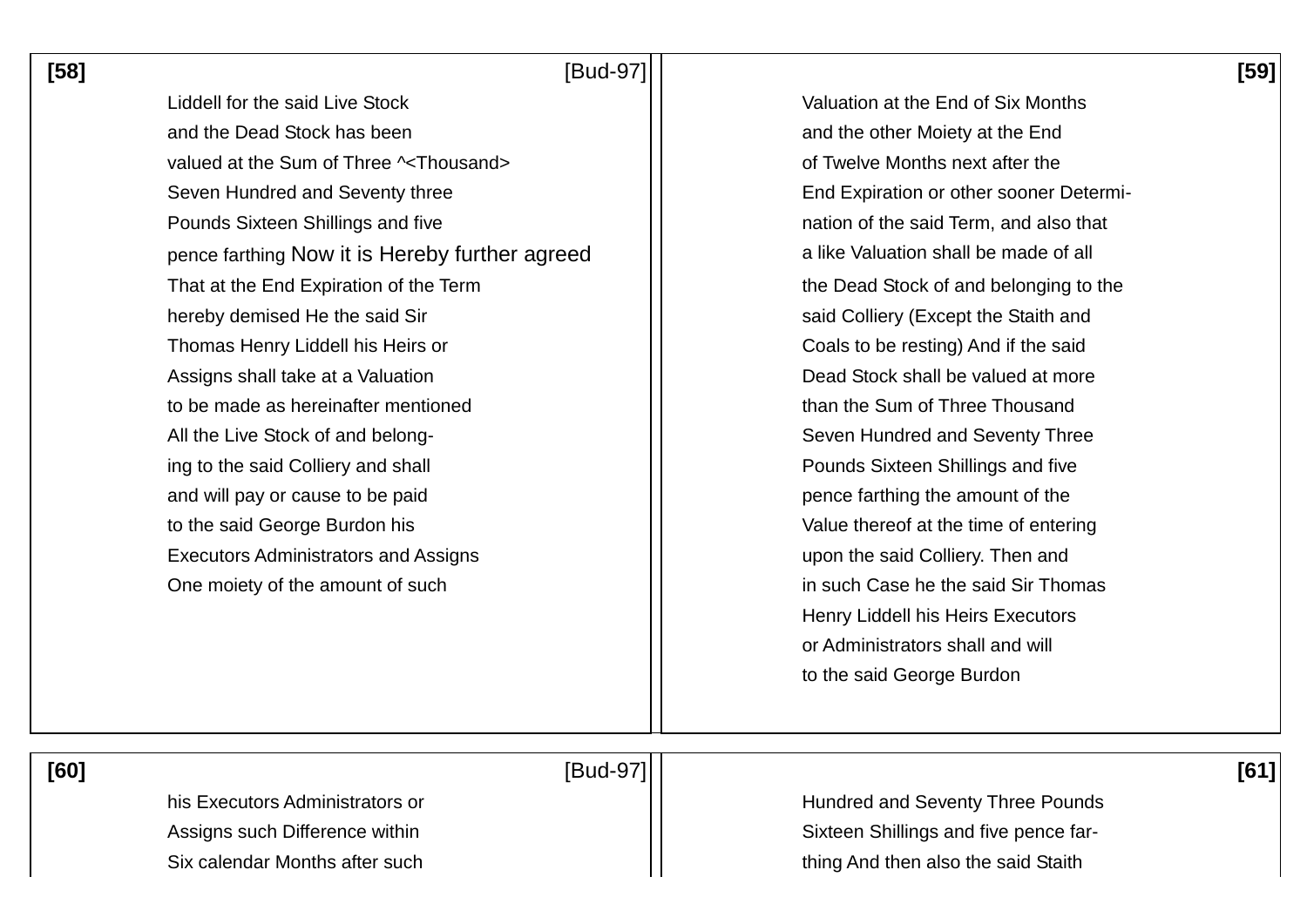Valuation But in Case such Dead shall be valued in like manner Stock shall upon such Valuation And if the same shall be valued Amount to less than the said Sum at more than the Sum of of Three Thousand Seven Hundred and Seventy Three Pounds Sixteen The Sum it is and Seventy The Sum it is Shillings and five pence farthing now valued at then and in such now valued at then and in such then the said George Burdon his **Case the said Sir Thomas Henry Case the said Sir Thomas Henry** Executors Administrators or Assigns **Liddell his Heirs Executors or Ad**shall and will within Six Calendar ministrators shall and will pay to as aforesaid pay or cause to be paid and a set of the Administrators or Assigns such to the said Sir Thomas Henry Liddell **Exercise 1** and Difference within Six Calendar his Heirs Executors or Administrators Months after such Valuation so much Money, as the said Stock but in Case the same shall upon according to such Valuation shall such valuation shall such Valuation Amount to less be short of or less than the said than the said Sum of Sum of Three Thousand Seven

Months next after such Valuation **the said George Burdon his Executors**  $\vert \vert$  the said George Burdon his Executors

### **[62]** [Bud-97] **[63]**

Burdon his Executors Administrators **Executors** Administrators **of the said Term Demised and of** or Assigns shall and will within such his intention, and desire shall and Six Calendar Months meet after **do give Twenty Days Notice in Writing** pay or cause to be paid to the said  $\vert \vert$  Administrators or Assigns or leave the Sir Thomas Henry Liddell his same at his or their most usual

then the said George **Expiration** or other sooner Determination such Valuation as aforesaid **the such Valuation as aforesaid** to the said George Burdon his Executors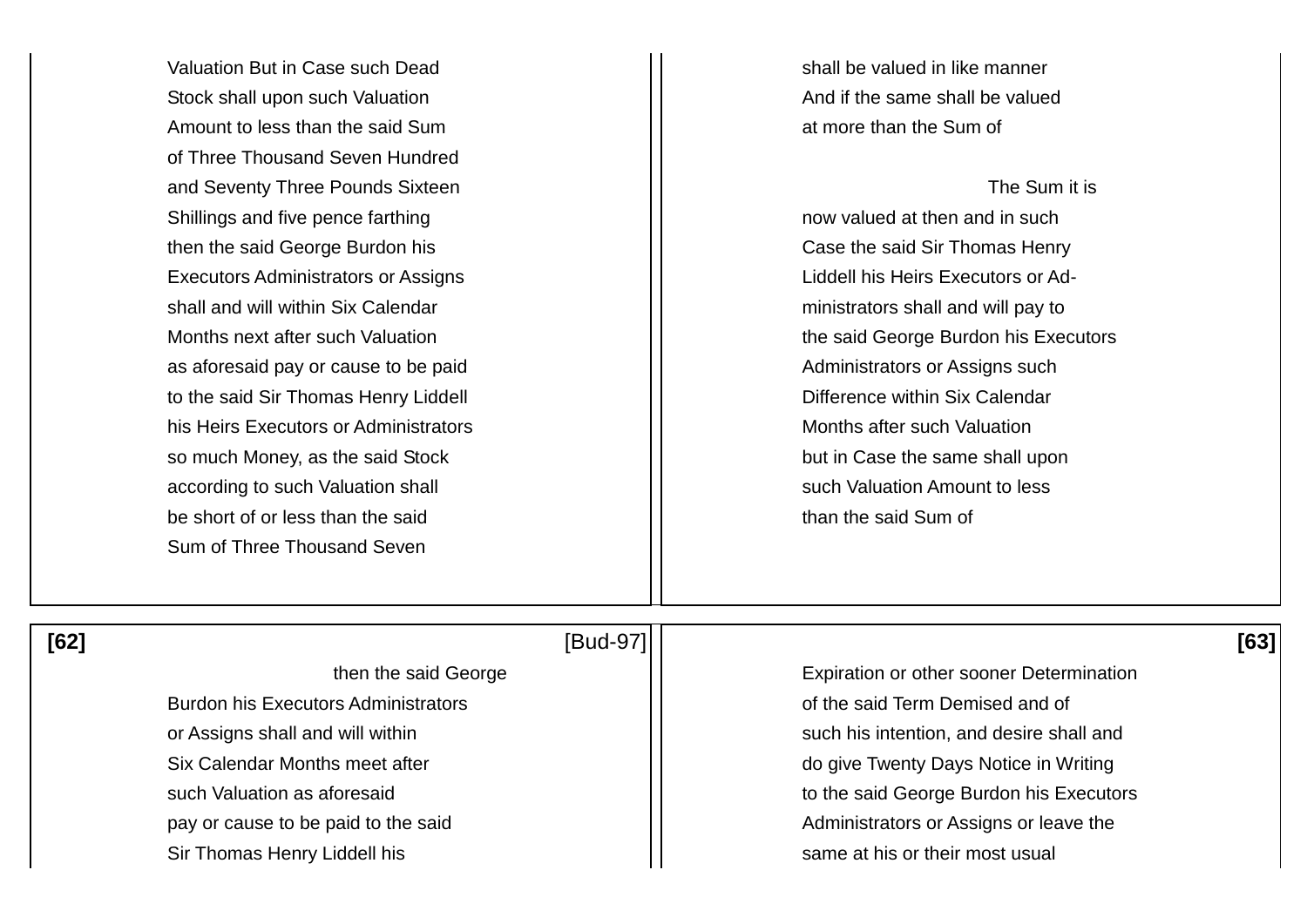so much Money as the same according The Case the said Coals shall be valued to such Valuation shall be short in Manner hereinafter mentioned of or less than the said Sum of And the said Sir Thomas Henry

be amended and desirous to take the amount of such Valuation the Stock of Coals resting at the within Six Calendar Months after Pits, and Staiths at the End the same shall be made And

Heirs Executors or Administrators **Place of Abode That then and such** Place of Abode That then and such Liddell his Heirs or Assigns shall And Further and Will pay or cause to be paid in Case the said Sir Thomas Henry to the said George Burdon his Liddell his Heirs or Assigns shall **Executors** Administrators or Assigns

# **[64]** [Bud-97] **[65]**

all Valuations hereinbefore directed all valuations hereinbefore directed to be Determined by such indifferto be made, and all Damages here-<br>
and two Referees inbefore directed to be ascertained shall for that purpose within Seven two indifferent Persons one to be chosen limited for the Determination of the by the said Sir Thomas Henry said Referees Nominated and appoint Liddell his Heirs and Assigns and in Writing under their hands, as the other by the said George Burdon and Umpire And the said Umpire shall his Executors Administrators or Assigns make his Determination in the such Determination to be made in Fremises in Writing within Fourteen Writing under the hands of such Days after he shall be appointed two Persons within Fourteen Days Theorem 2012 | Umpire as aforesaid And Lastly

it is herebyafter further agreed that  $\vert \vert$  to be made, and such compensation shall be made and ascertained by  $||$  Days next after the said End of the Time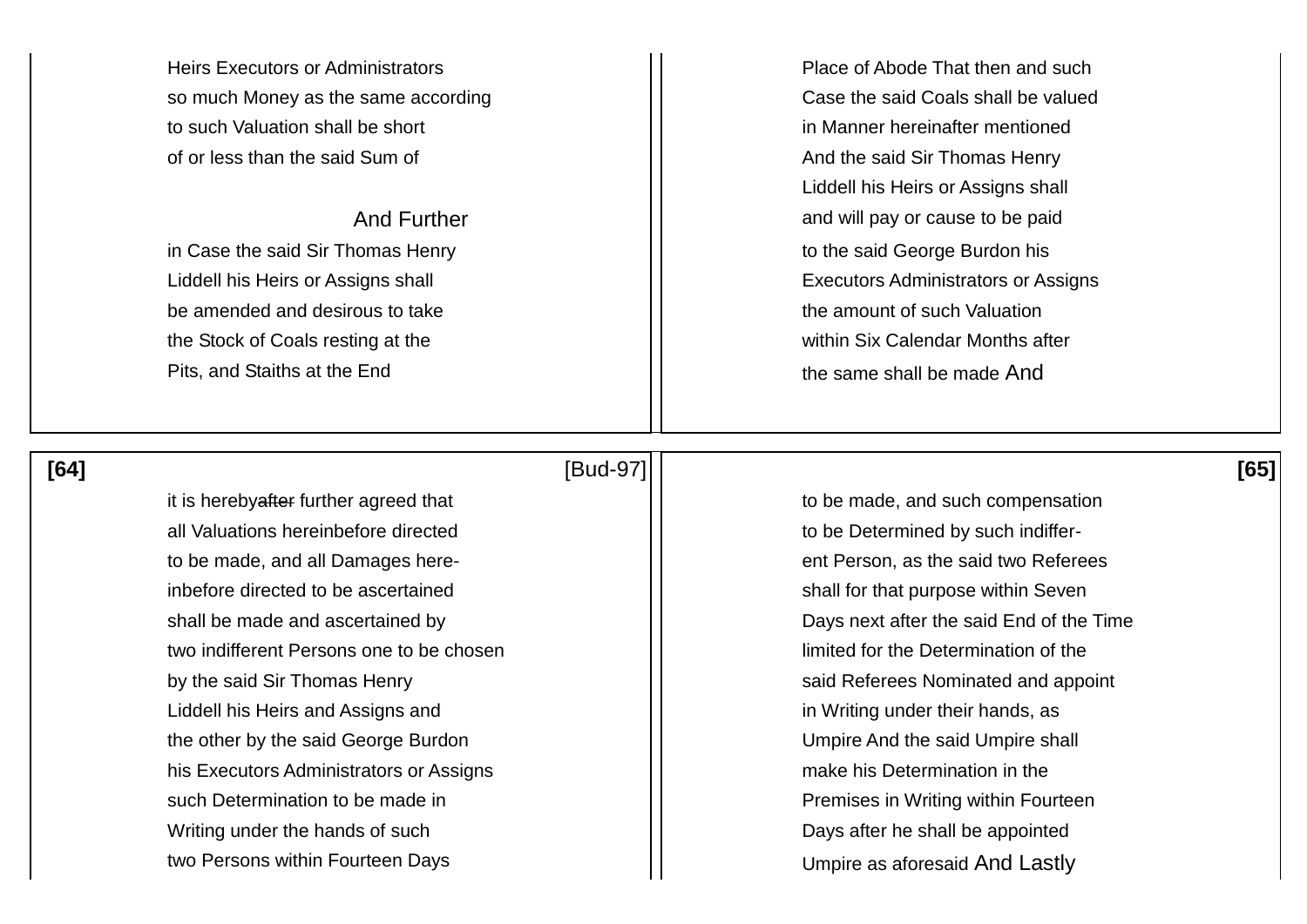next after such their Appointment it is hereby mutually agreed by and But if such two Persons shall not between the said Parties to these make and Sign Such their **Presents That in Case the said** Presents That in Case the said Determination within the time afore- Sir Thomas Liddell his

# **[66]** [Bud-97] **[67]**

said then such Valuation **Heirs of Assigns or the said George** 

Burdon his Executors Administrators **Concretive Concretive Concretive Concretive** Concretive Concretive Concretiv or Assigns shall be amended and and and server and these Presents and every Clause desirous to determine the Term  $||$  Matter and Thing herein contained hereby granted at ant Time during shall at the Expiration of Twelve the present Demise That then  $\vert \vert$  Calendar Months after the delivery of and in such Case upon either of such and in such Notice as aforesaid and upon them the said Sir Thomas Henry **payment of the Sum of Two Thousand** Liddell his Heirs or Assigns or the said **Pounds of good and Lawful Money** George Burdon his Executors Administra- of Great Britain to the said George tors or Assigns delivering to or leaving and Burdon his Executors Administrators Notice in Writing under his or their **Notice in Writing under his or their or Assigns by the said Thomas**  $\sim$ hand> or hands for the other at his or their  $\vert$  Henry Liddell his Heirs or Assigns most usual Dwelling House or  $\vert \vert$  (over and above and exclusive of all Place of Abode Then and in such such such such such several Sums of Money as Case, and upon such Notice being and are hereinbefore agreed to be paid given to or left as aforesaid by  $\vert \vert$  to the said George Burdon his the said Sir Thomas Henry Liddell **Executors Administrators or Assigns** his Heirs or Assigns to the said George at the several Periods next after the Burdon his Executors Administrators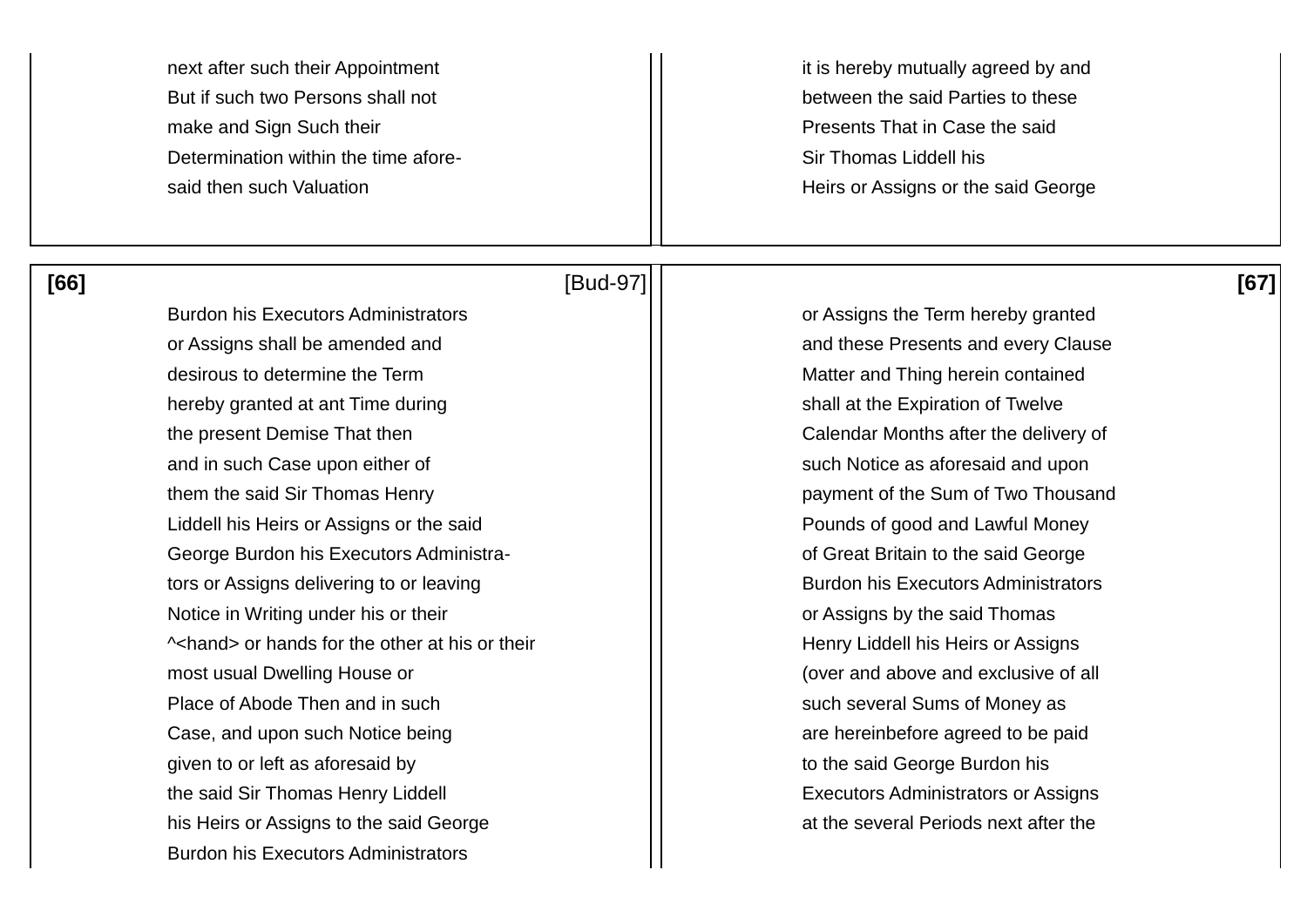| [68] | [Bud-97]                                   | [69]                                    |
|------|--------------------------------------------|-----------------------------------------|
|      | End Expiration or other sooner             | hereinbefore agreed to be paid to the   |
|      | Determination of the Term granter          | said Sir Thomas Henry Liddell his       |
|      | by these Presents and upon the             | Heirs or Assigns at the several Periods |
|      | Events herein before mentioned)            | next after the End Expiration or other  |
|      | cease, and determine, and any thing        | sooner Determination of the said        |
|      | herein contained to the contrary           | Term, and upon payment of all           |
|      | Notwithstanding. And that upon             | mentioned) And upon payment of all      |
|      | such Notice being Given as aforesaid       | such Rents and Arrears of Rent          |
|      | by the said George Burdon his              | Sum, and Sums of Money which shall      |
|      | <b>Executors Administrators or Assigns</b> | be then due, and owing by or from       |
|      | to the said Sir Thomas Henry               | the said George Burdon his Executors    |
|      | Liddell his Heirs or Assigns, and          | Administrators or Assigns for or in     |
|      | upon payment of the Sum of Two             | respect of the Premises hereby Demised  |
|      | <b>Thousand Pounds of like lawful</b>      | and on performance of all and every     |
|      | Money to the said Sir Thomas               | the Covenants Provisoes Reservations    |
|      | Henry Liddell his Heirs or Assigns         | and Agreements Matters and Things       |
|      | (over and above and exclusive of           | herein contained on the part and        |
|      | all such Sums of Money as are              |                                         |
|      |                                            |                                         |
|      |                                            |                                         |

 **[70]** [Bud-97] **[71]** 

behalf of the said George Burdon **Thomas Henry Liddell** (Seal) his Executors Administrators and Assigns to be done and performed the Term  $\left|\right|$  (Seal)